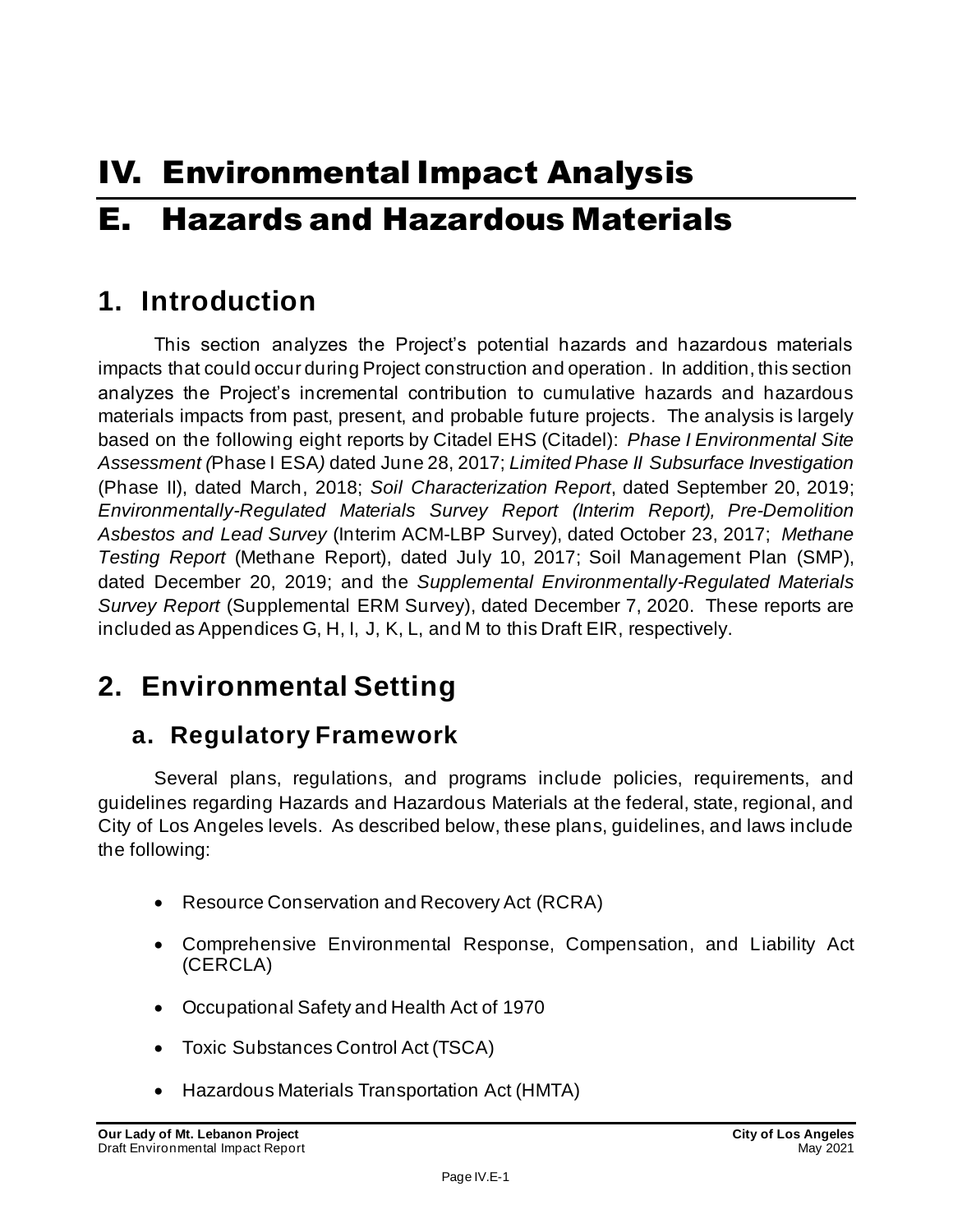- Research and Special Programs Administration (RSPA)
- Other Hazardous Materials Regulations
- Federal Emergency Management Act (FEMA)
- Disaster Mitigation Act of 2000
- State Policies and Regulations
- California Hazardous Materials Release Response Plans and Inventory Law of 1985
- Hazardous Waste and Substances Sites (Cortese List)
- Hazardous Waste Control Law
- License to Transport Hazardous Materials—California Vehicle Code, Section 32000.5 et seq.
- Underground Storage Tanks Program
- Aboveground Petroleum Storage Act
- Lead Based Paint Regulations
- California Division of Occupational Safety and Health (Cal/OSHA)
- The Safe Drinking Water and Toxic Enforcement Act
- California Water Code (CWC)
- South Coast Air Quality Management District Rule 1166
- South Coast Air Quality Management District Rule 1403
- Government Code Section 3229, Division (California Geologic Energy Management Division)
- California Fire Code (CFC)
- Uniform Fire Code (UFC)
- California Governor's Office of Emergency Services (Cal OES)
- Emergency Managed Mutual Aid (EMMA) System
- Los Angeles County Operational Area Emergency Response Plan (ERP)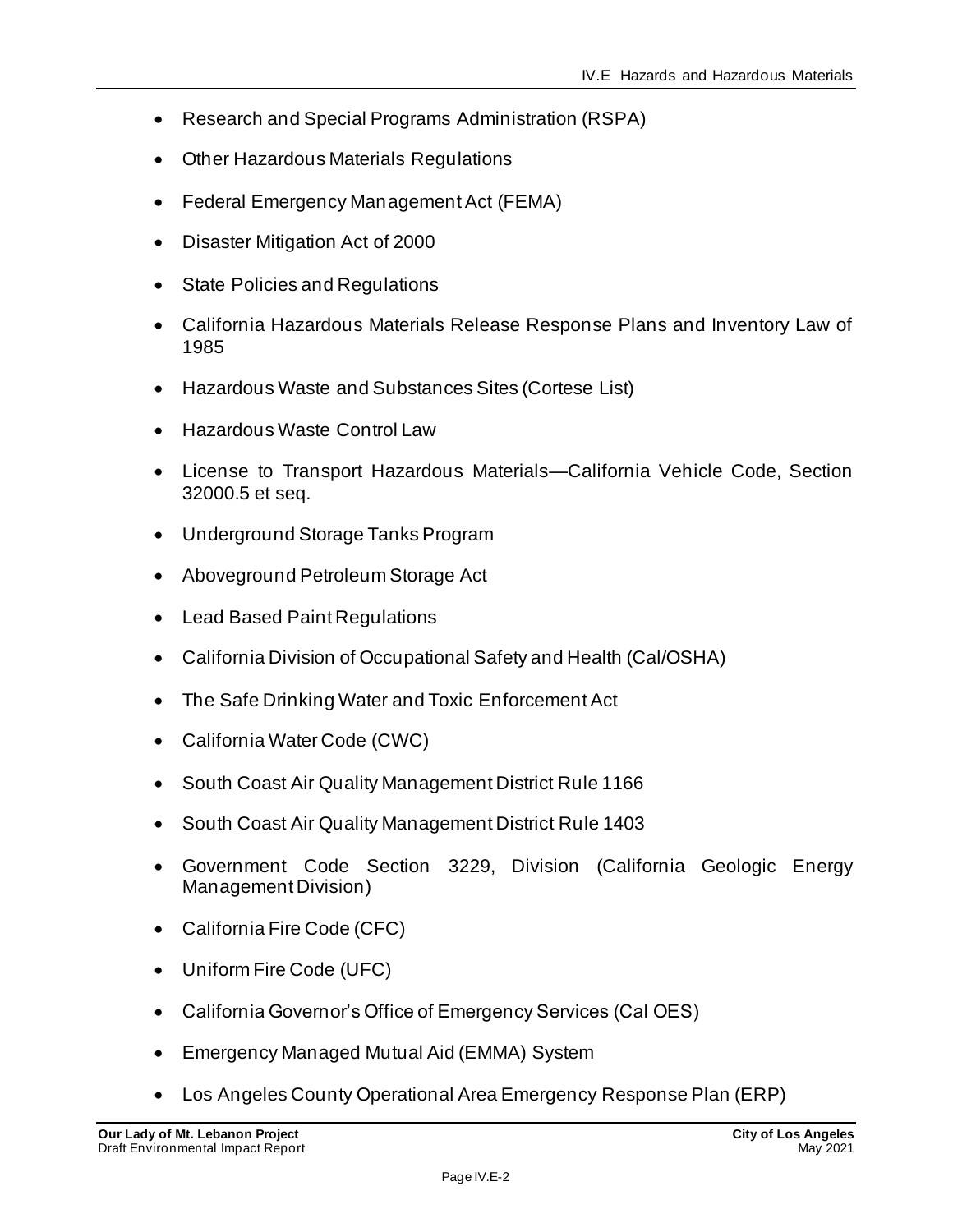- Certified Unified Program Agency (CUPA)
- Los Angeles Fire Code
- Los Angeles Municipal Code (Methane Zones and Methane Buffer Zones)
- Waste Discharge Requirements
- Emergency Management Department (EMD), Emergency Operations Organization (EOO), and Emergency Operation Center (EOC)
- General Plan, Conservation Element
- Los Angeles County Airport Land Use Commission Comprehensive Land Use Plan (ALUC)
	- (1) Federal

#### *(a) Resource Conservation and Recovery Act*

The federal RCRA (42 United States Code [USC] secs. 6901–6992k), which amended and revised the Solid Waste Disposal Act, regulates the generation, transportation, treatment, storage, and disposal of hazardous waste. Under RCRA regulations, generators of hazardous waste must register and obtain a hazardous waste activity identification number. RCRA allows individual states to develop their own programs for the regulation of hazardous waste as long as they are at least as stringent as RCRA's.

Underground Storage Tanks (USTs) are regulated under Subtitle I of RCRA and its regulations, which establish construction standards for UST installations installed after December 22, 1988, as well as standards for upgrading existing USTs and associated piping. Since 1998, all non-conforming tanks were required to be either upgraded or closed.

#### *(b) Comprehensive Environmental Response, Compensation, and Liability Act*

CERCLA, commonly known as "Superfund," was enacted by Congress on December 11, 1980.<sup>1</sup> This law provided broad federal authority to respond directly to releases or threatened releases of hazardous substances that may endanger public health or the environment. CERCLA establishes requirements concerning closed and abandoned

*<sup>1</sup> USEPA, Superfund CERCLA Overview, www.epa.gov/superfund/superfund-cercla-overview, accessed February 24, 2021.*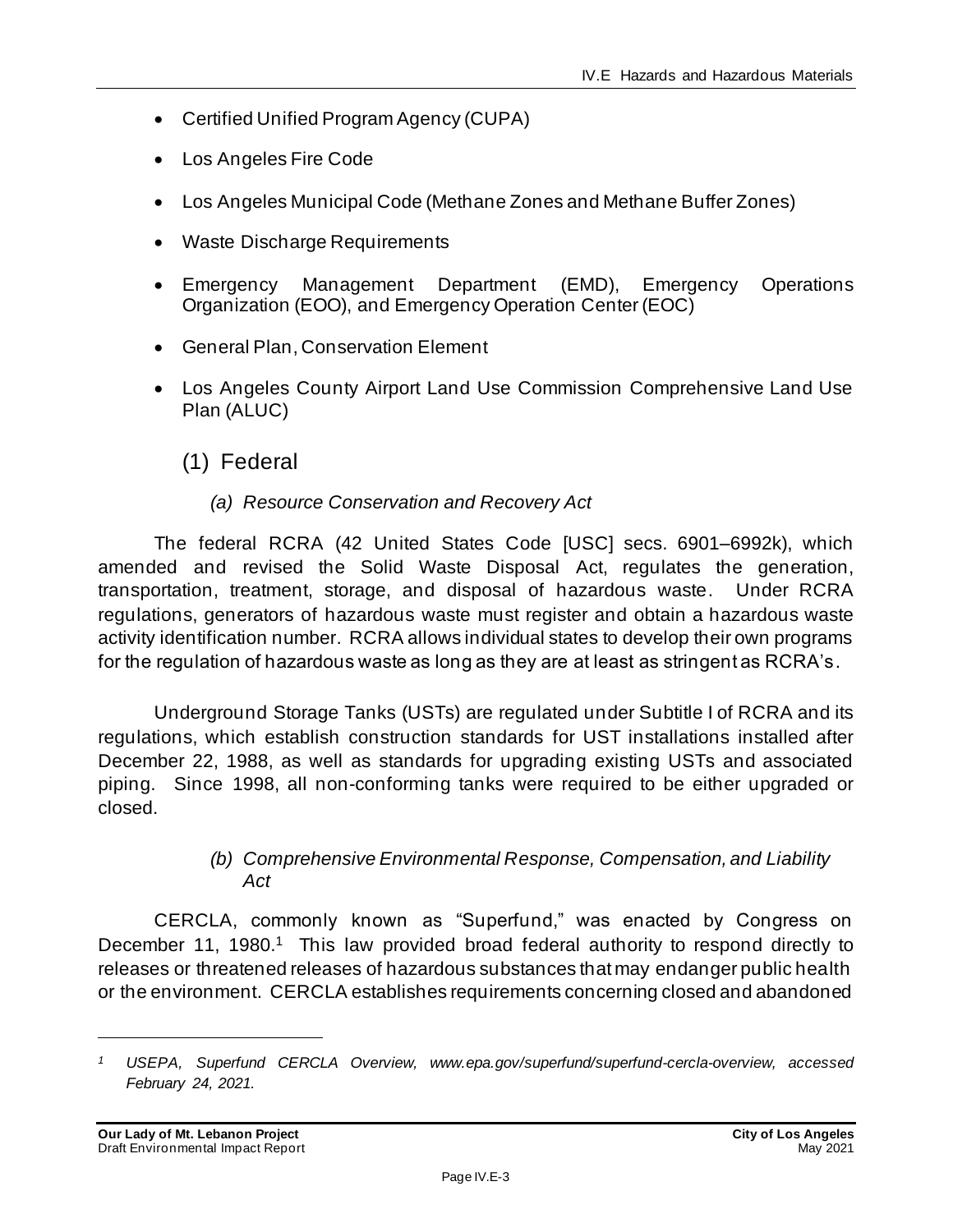hazardous waste sites, providing for liability of persons responsible for releases of hazardous waste at these sites, and established a trust fund to provide for cleanup when no responsible party could be identified. CERCLA also enabled the revision of the National Contingency Plan. The National Contingency Plan provided the guidelines and procedures needed to respond to releases and threatened releases of hazardous substances, pollutants, or contaminants. The National Contingency Plan also establishes the National Priorities List, which is a list of contaminated sites warranting further investigation by the EPA. CERCLA was amended by the Superfund Amendments and Reauthorization Act on October 17, 1986.<sup>2</sup>

# *(c) Occupational Safety and Health Act of 1970*

The Occupational Safety and Health Act of 1970, which is implemented by the federal Occupational Safety and Health Administration (OSHA), contains provisions with respect to hazardous materials handling. OSHA was created to assure safe and healthful working conditions by setting and enforcing standards and by providing training, outreach, education, and assistance. OSHA provides standards for general industry and construction industry on hazardous waste operations and emergency response. OSHA requirements, as set forth in 29 Code of Federal Regulations (CFR) Section 1910, et. seq., are designed to promote worker safety, worker training, and a worker's right–to-know. The U.S. Department of Labor has delegated the authority to administer OSHA regulations to the State of California. The California OSHA program (Cal/OSHA) (codified in the California Code of Regulations [CCR], Title 8, or 8 CCR generally and in the Labor Code secs. 6300– 6719) is administered and enforced by the Division of Occupational Safety and Health (DOSH). Cal/OSHA is very similar to the OSHA program. Among other provisions, Cal/OSHA requires employers to implement a comprehensive, written Injury and Illness Prevention Program (IIPP) for potential workplace hazards, including those associated with hazardous materials.

## *(d) Toxic Substances Control Act*

In 1976, the federal Toxic Substances Control Act (15 USC Sections 2601–2671) established a system of evaluation in order to identify chemicals which may pose hazards. TSCA is enforced by the USEPA through inspections of places in which ACMs are manufactured, processed, and stored and through the assessment of administrative and civil penalties and fines, as well as injunctions against violators. TSCA establishes a process by which public exposure to hazards may be reduced through manufacturing, distribution, use and disposal restrictions or labeling of products. Polychlorinated Biphenyls

*<sup>2</sup> USEPA, "Summary of the Comprehensive Environmental Response, Compensation, and Liability Act (Superfund)," www.epa.gov/laws-regulations/summary-comprehensive-environmental-response-compensationand-liability-act, accessed February 24, 2021.*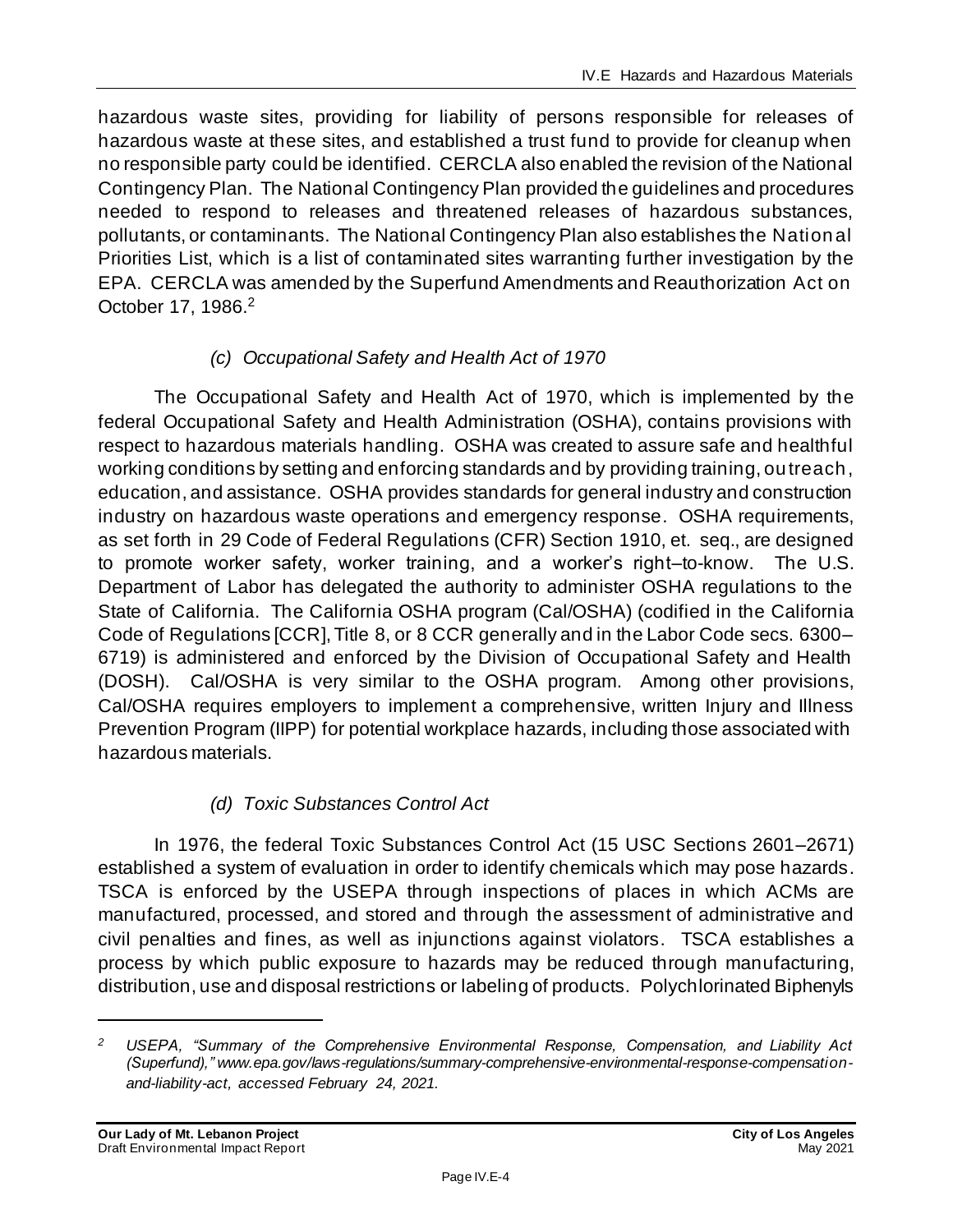(PCB)s are hazardous materials regulated by the USEPA under TSCA. These regulations ban the manufacture of PCBs although the continued use of existing PCB-containing equipment is allowed. PCBs were formerly used in such applications as hydraulic fluids, plasticizers, adhesives, fire retardants, and electrical transformers, among others. TSCA also contains provisions controlling the continued use and disposal of existing PCBcontaining equipment. The disposal of PCB wastes is also regulated by TSCA (40 CFR 761), which contains life cycle provisions similar to those in RCRA. In addition to TSCA, provisions relating to PCBs are contained in the Hazardous Waste Control Law (HWCL), which lists PCBs as hazardous waste.

Under TSCA, the USEPA has enacted strict requirements on the use, handling, and disposal of asbestos-containing materials (ACMs). These regulations include the phasing out of friable asbestos and ACMs in new construction materials beginning in 1979. In 1989, the USEPA banned most uses of asbestos in the country. Although most of the ban was overturned in 1991, the current banned product categories include corrugated paper, rollboard, commercial paper, specialty paper, flooring felt, and any new uses. TSCA also establishes USEPA's Lead Abatement Program regulations, which provide a framework for lead abatement, risk assessment, and inspections. Those performing these services are required to be trained and certified by USEPA.

# *(e) Hazardous Materials Transportation Act*

The U.S. Department of Transportation (USDOT) prescribes strict regulations for the safe transportation of hazardous materials, including requirements for hazardous waste containers and licensed haulers who transport hazardous waste on public roads. The Secretary of the Department of Transportation receives the authority to regulate the transportation of hazardous materials from the HMTA, as amended and codified in 49 USC Section 5101 et seq. The Secretary of Transportation is authorized to issue regulations to implement the requirements of 49 USC. The Pipeline and Hazardous Materials Safety Administration (PHMSA)<sup>3</sup>, formerly the Research and Special Provisions Administration, was delegated the responsibility to write the hazardous materials regulations, which are contained in Title 49 of the CFR Parts 100–180.<sup>4</sup> Title 49 of the CFR, which contains the regulations set forth by the HMTA, specifies requirements and regulations with respect to the transport of hazardous materials. It requires that every employee who transports hazardous materials receive training to recognize and identify hazardous materials and become familiar with hazardous materials requirements. Under the HMTA, the Secretary

*<sup>3</sup> U.S. Department of Transportation, Pipeline and Hazardous Materials Transportation Law: An Overview, www.phmsa.dot.gov/standards-rulemaking/hazmat/federal-hazardous-materials-transportation-lawoverview, accessed February 24, 2021.*

*<sup>4</sup> Title 49, CFR, Parts 100 to 185.*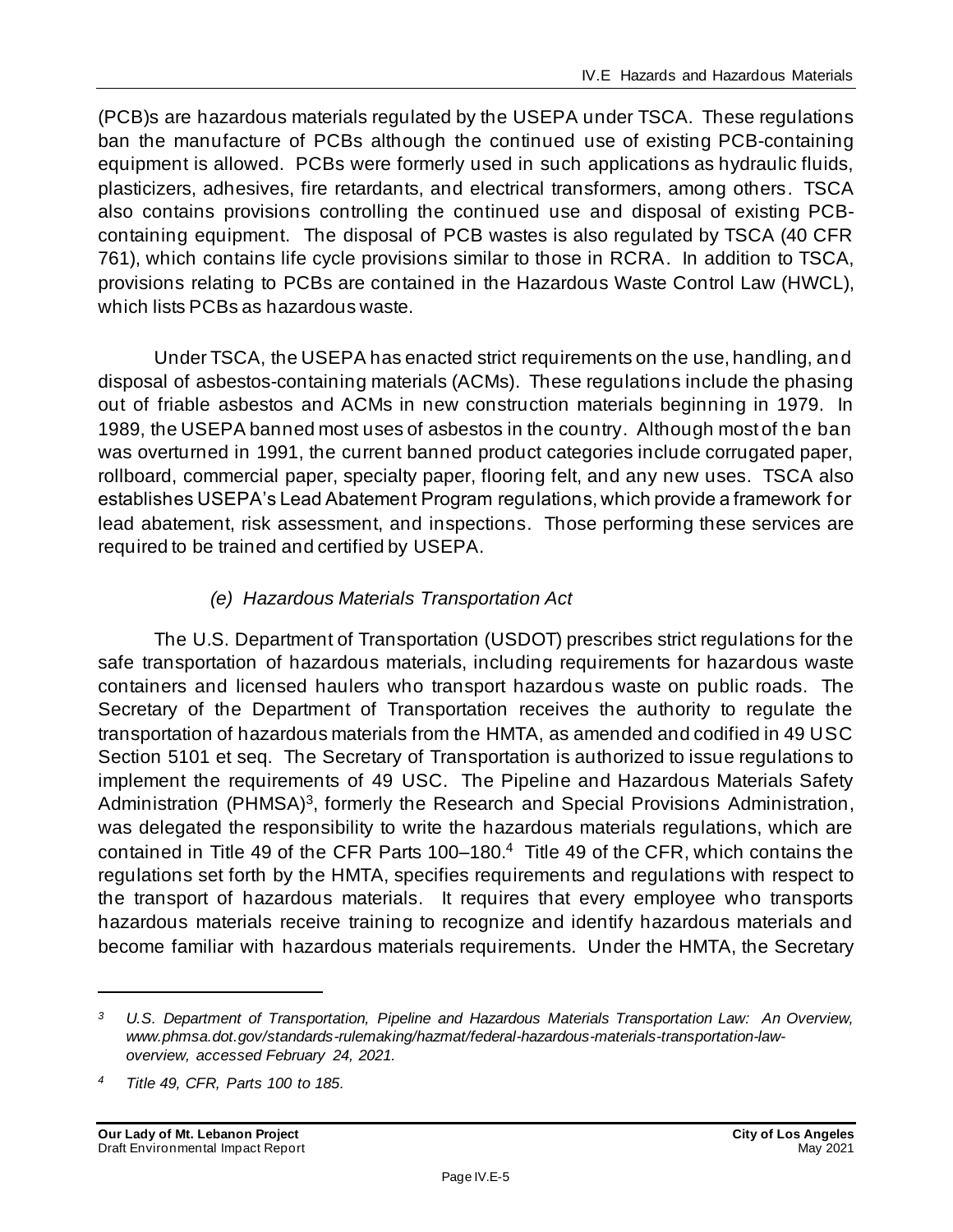of Transportation "may authorize any officer, employee, or agent to enter upon, inspect, and examine, at reasonable times and in a reasonable manner, the records and properties of persons to the extent such records and properties relate to: (1) the manufacture, fabrication, marking, maintenance, reconditioning, repair, testing, or distribution of packages or containers for use by any "person" in the transportation of hazardous materials in commerce; or (2) the transportation or shipment by any "person" of hazardous materials in commerce."

# *(f) Research and Special Programs Administration*

RSPA regulations cover definition and classification of hazardous materials, communication of hazards to workers and the public, packaging and labeling requirements, operational rules for shippers, and training. They apply to interstate, intrastate, and foreign commerce by air, rail, ships, and motor vehicles, and also cover hazardous waste shipments. RSPA's Federal Highway Administration (FHWA) is responsible for highway routing of hazardous materials and highway safety permits. The U.S. Coast Guard regulates bulk transport by vessel. The hazardous material regulations include emergency response provisions, including incident reporting requirements. Reports of major incidents go to the National Response Center, which in turn is linked with CHEMTREC, a service of the chemical manufacturing industry that provides details on most chemicals shipped in the United States.

# *(g) Other Hazardous Materials Regulations*

In addition to the USDOT regulations for the safe transportation of hazardous materials, other applicable federal laws that also address hazardous materials. These include:

- Community Environmental Response Facilitation Act (CERFA) of 1992;
- Clean Water Act;
- Clean Air Act;
- Safe Drinking Water Act;
- Atomic Energy Act; and
- Federal Insecticide, Fungicide, and Rodenticide Act (FIFRA).

## *(h) Federal Emergency Management Act*

FEMA was established in 1979 via executive order and is an independent agency of the federal government. In March 2003, FEMA became part of the U.S. Department of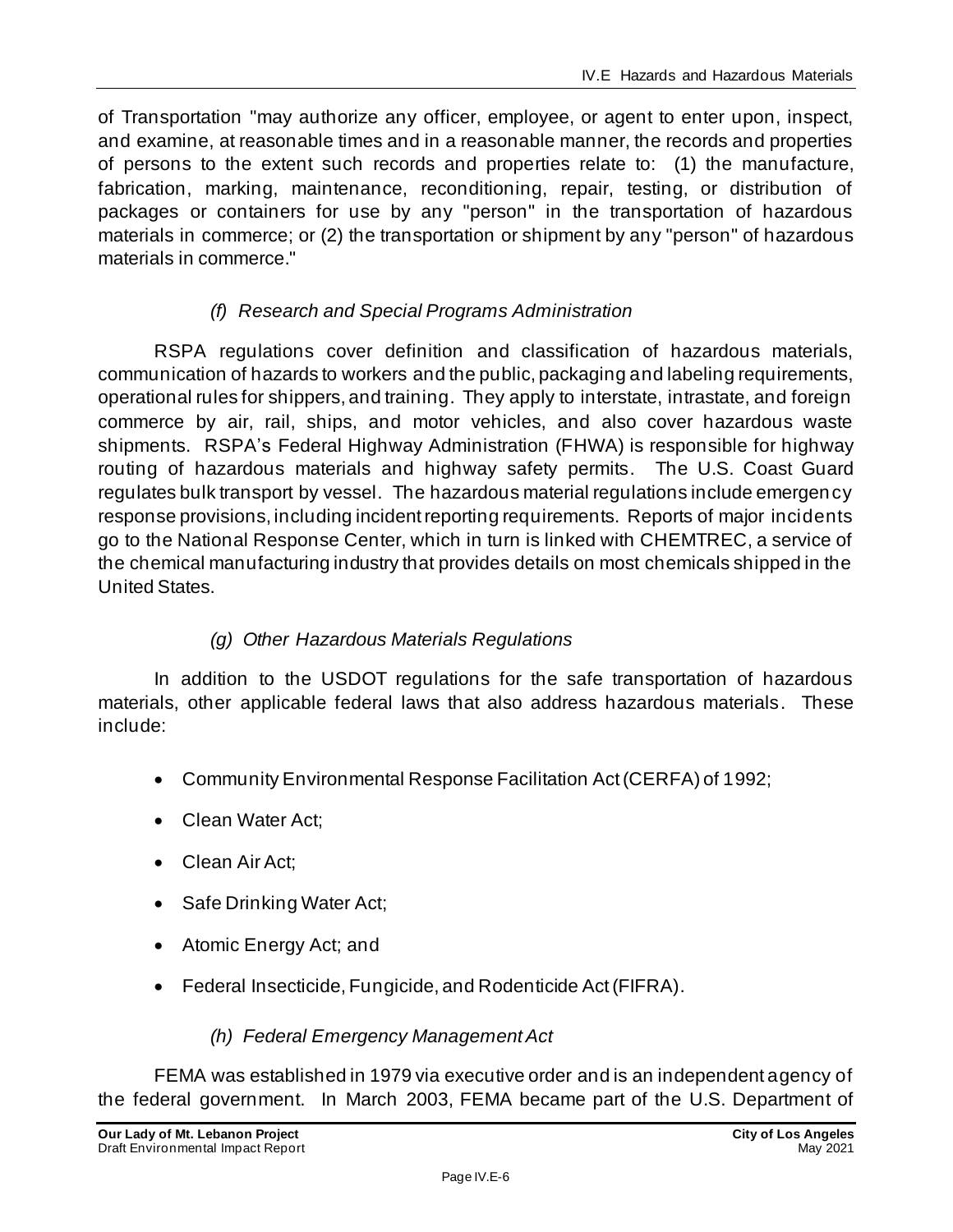Homeland Security with the mission to lead the effort in preparing the nation for all hazards and effectively manage federal response and recovery efforts following any national incident. <sup>5</sup> FEMA also initiates proactive mitigation activities, trains first responders, and manages the National Flood Insurance Program and the U.S. Fire Administration.

# *(i) Disaster Mitigation Act of 2000*

Disaster Mitigation Act (42 USC §5121) provides the legal basis for FEMA mitigation planning requirements for State, local, and Indian Tribal governments as a condition of mitigation grant assistance. It amends the Robert T. Stafford Disaster Relief Act of 1988 (42 USC §5121-5207) by repealing the previous mitigation planning provisions and replacing them with a new set of requirements that emphasize the need and creates incentives for state, Tribal, and local agencies to closely coordinate mitigation planning and implementation efforts. This Act reinforces the importance of pre-disaster infrastructure mitigation planning to reduce disaster losses nationwide and the streamlining of the administration of federal disaster relief and programs to promote mitigation activities. Some of the major provisions of this Act include:

- Funding pre-disaster mitigation activities;
- Developing experimental multi-hazard maps to better understand risk;
- Establishing state and local government infrastructure mitigation planning requirements;
- Defining how states can assume more responsibility in managing the Hazard Mitigation Grant Program (HMGP); and
- Adjusting ways in which management costs for projects are funded.

The mitigation planning provisions outlined in Section 322 of this Act establish performance-based standards for mitigation plans and require states to have a public assistance program (Advance Infrastructure Mitigation [AIM]) to develop county government plans. The consequence for counties that fail to develop an infrastructure mitigation plan is the chance of a reduced federal share of damage assistance from 75 percent to 25 percent if the damaged facility has been damaged on more than one occasion in the preceding 10-year period by the same type of event.

*<sup>5</sup> Federal Emergency Management Act, www.fema.gov/about/history, accessed February 24, 2021.*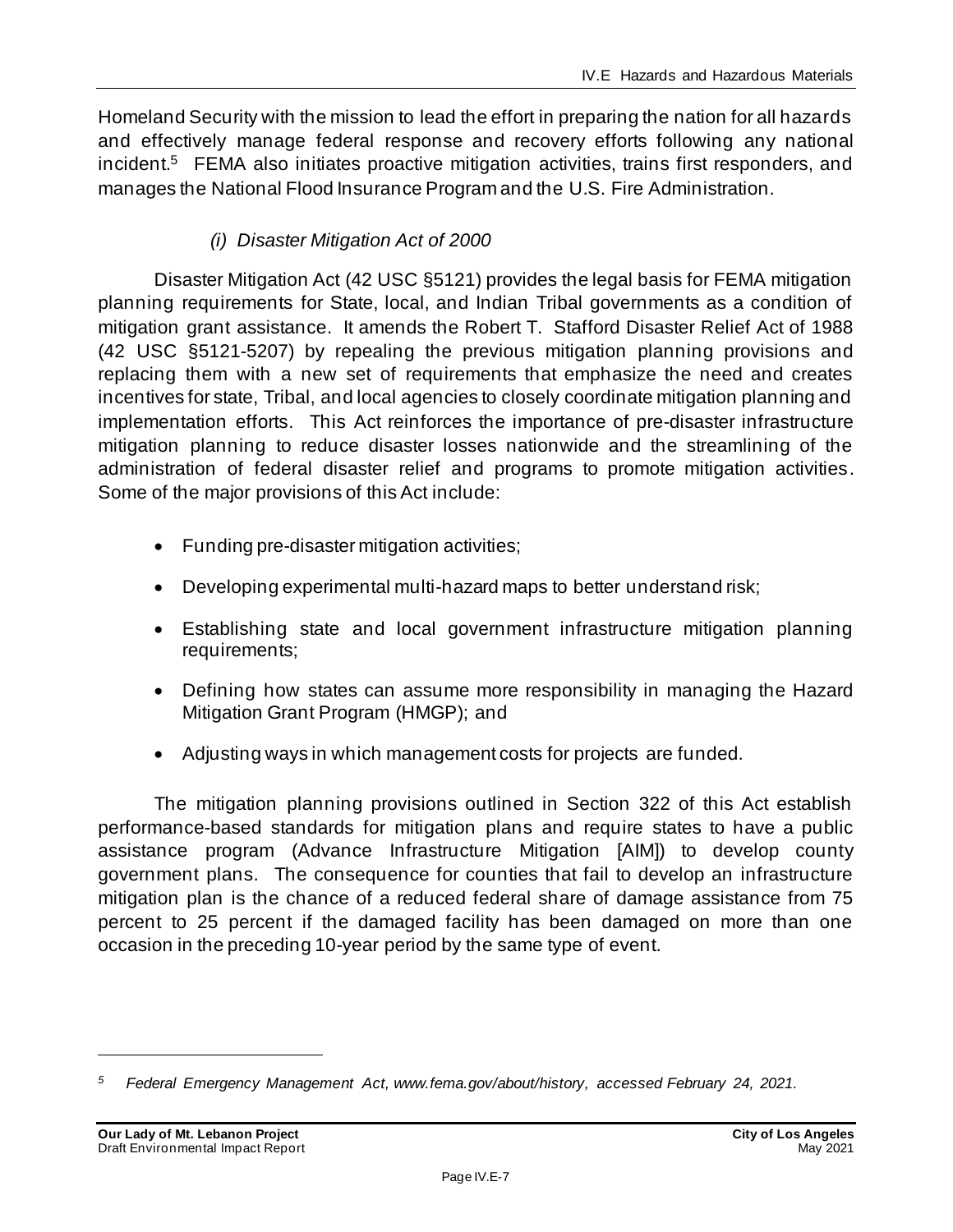# (2) State

# *(a) State Policies and Regulations*

The primary state agencies with jurisdiction over hazardous chemical materials management are CalEPA's Department of Toxic and Substance Control (DTSC) and the Los Angeles Regional Water Quality Control Board (LARWQCB). Other state agencies involved in hazardous materials management include Cal/OSHA and the State Office of Emergency Services (Cal OES).

Authority for the statewide administration and enforcement of RCRA rests with DTSC. While DTSC has primary state responsibility in regulating the generation, storage and disposal of hazardous materials, DTSC may further delegate enforcement authority to local jurisdictions. In addition, DTSC is responsible and/or provides oversight for contamination cleanup and administers statewide hazardous waste reduction programs. DTSC operates programs to accomplish the following: (1) manage the aftermath of improper hazardous waste management by overseeing site cleanups; (2) prevent releases of hazardous waste by ensuring that those who generate, handle, tran sport, store, and dispose of wastes do so properly; and (3) evaluate soil, water, and air samples taken at sites.

The storage of hazardous materials in USTs is regulated by the State Water Resources Control Board (SWRCB), which delegates authority to the Regional Water Quality Control Board (RWQCB) on the regional level, and typically to the local fire department on the local level.

The Cal/OSHA program is administered and enforced by the DOSH. Cal/OSHA is very similar to the federal OSHA program. For example, both programs contain rules and procedures related to exposure to hazardous materials during demolition and construction activities. In addition, Cal/OSHA requires employers to implement a comprehensive, written IIPP. An IIPP is an employee safety program for potential workplace hazards, including those associated with hazardous materials.

The Cal OES Hazardous Materials (HazMat) section under the Fire and Rescue Division coordinates statewide implementation of hazardous materials accident preven tion and emergency response programs for all types of hazardous materials incidents and threats. In response to any hazardous materials emergency, the HazMat section staff is called upon to provide state and local emergency managers with emergency coordination and technical assistance.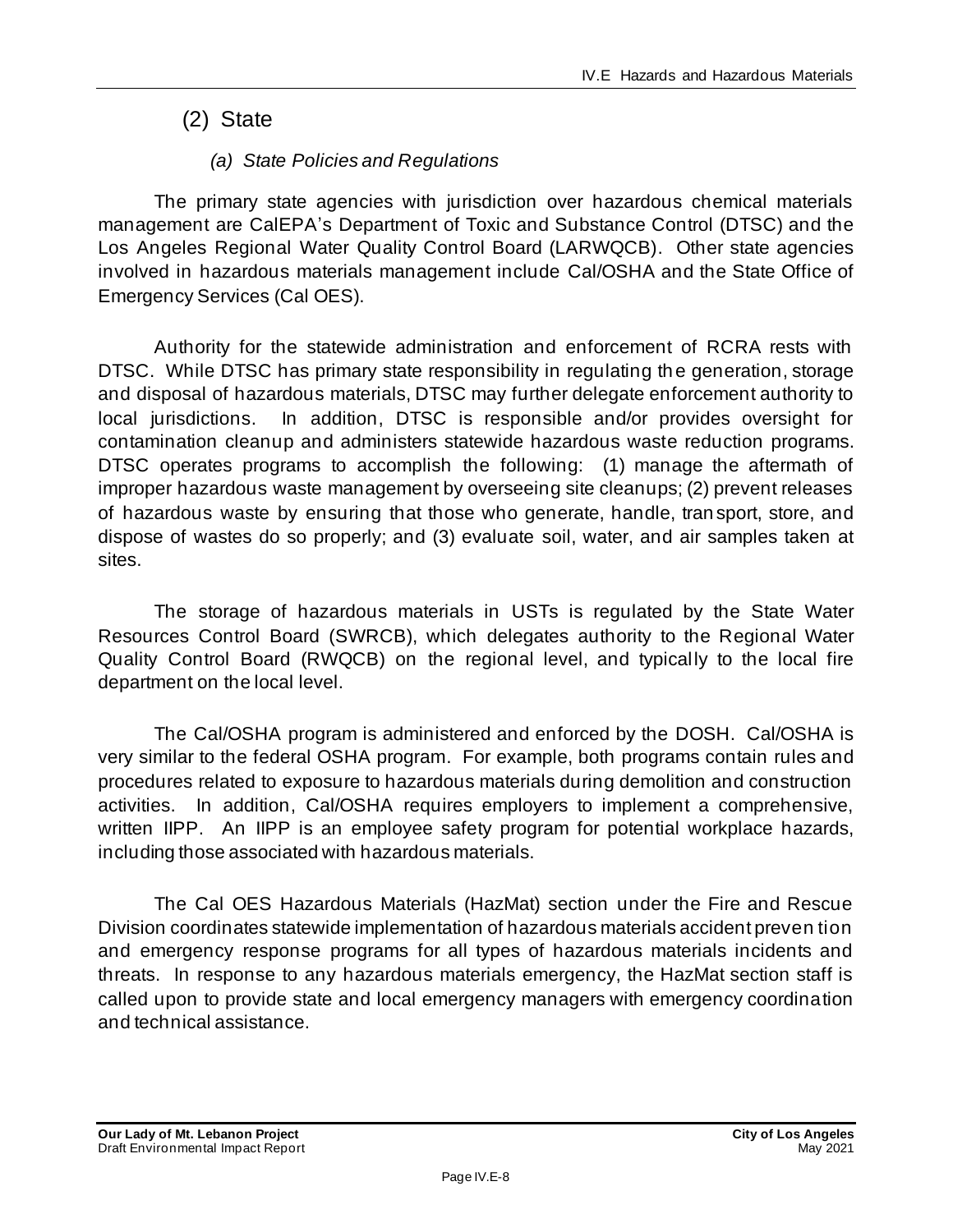#### *(b) California Hazardous Materials Release Response Plans and Inventory Law of 1985*

The Business Plan Act requires preparation of Hazardous Materials Business Plans and disclosure of hazardous materials inventories, including an inventory of hazardous materials handled, plans showing where hazardous materials are stored, an emergency response plan, and provisions for employee training in safety and emergency response procedures for businesses that handle, store, or transport hazardous materials in amounts exceeding specified minimums (California Health and Safety Code [HSC], Division 20, Chapter 6.95, Article 1). Statewide, DTSC has primary regulatory responsibility for management of hazardous materials, with delegation of authority to local jurisdictions that enter into agreements with the state. Local agencies are responsible for administering these regulations.

Several state agencies regulate the transportation and use of hazardous materials to minimize potential risks to public health and safety, including CalEPA and the California Emergency Management Agency. The California Highway Patrol and Caltrans enforce regulations specifically related to the transport of hazardous materials. Together, these agencies determine container types used and license hazardous waste haulers for hazardous waste transportation on public roadways.

# *(c) Hazardous Waste and Substances Sites (Cortese List)*

Government Code Section 65962.5, amended in 1992, requires the CalEPA to develop and update annually the Hazardous Waste and Substances Sites (Cortese) List, which is a list of hazardous waste sites and other contaminated sites. The Cortese List is a planning document used by the State, local agencies, and developers to comply with California Environmental Quality Act (CEQA) requirements pertaining to providing information about the location of hazardous materials release sites. While the Cortese List is no longer maintained as a single list, the following databases provide information that meet the Cortese List requirements:

- 1. List of Hazardous Waste and Substances sites from the DTSC Envirostor database (HSC Sections 25220, 25242, 25356, and 116395);
- 2. List of open and active leaking underground storage tank (LUST) Sites by County and Fiscal Year from the SWRCB GeoTracker database (HSC 25295);
- 3. List of solid waste disposal sites identified by the SWRCB with waste constituents above hazardous waste levels outside the waste management unit (Water Code Section 13273[e] and 14 CCR Section 18051);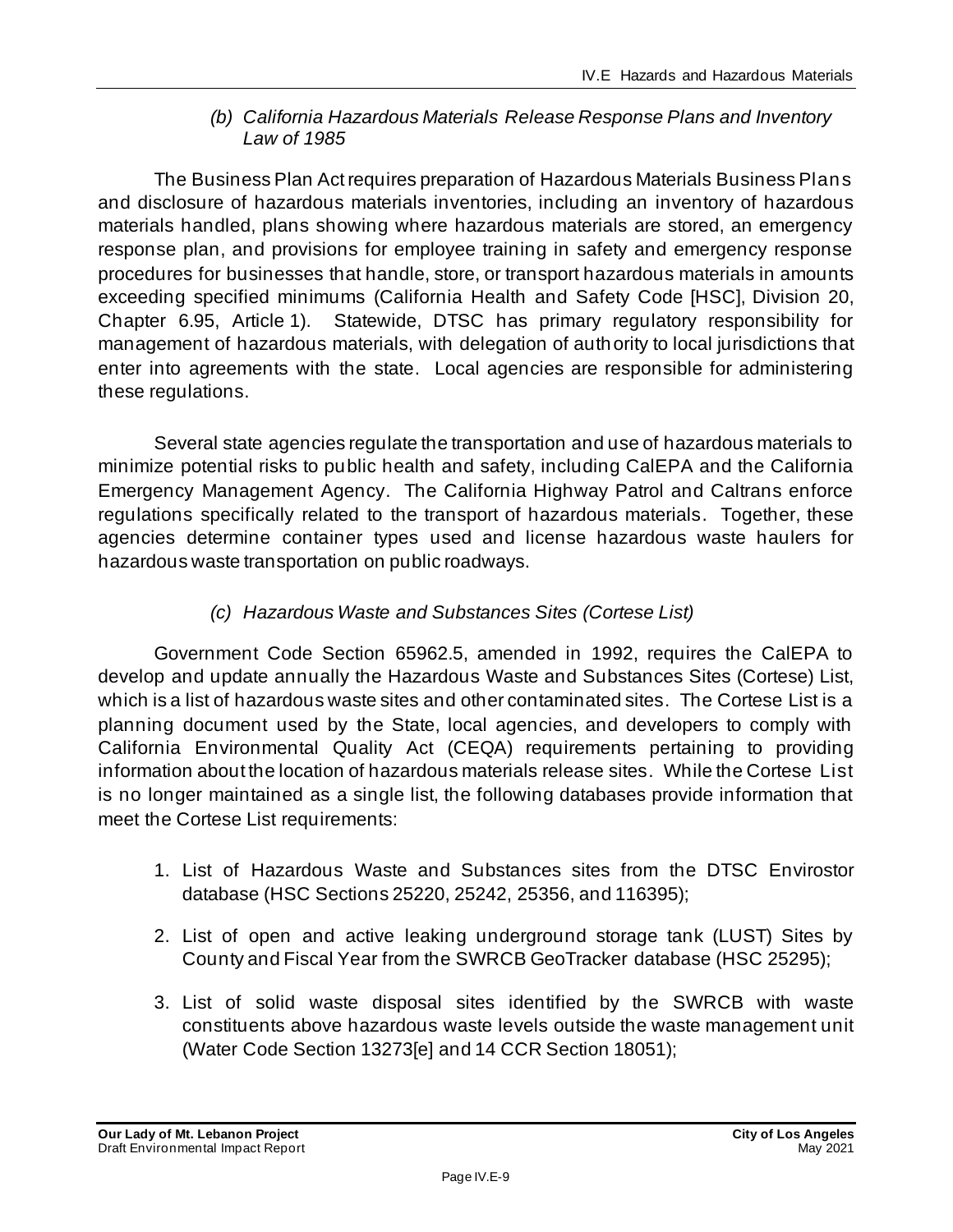- 4. List of "active" Cease and Desist Orders and Cleanup and Abatement Orders from the SWRCB (CWC Sections 13301 and 13304); and
- 5. List of hazardous waste facilities subject to corrective action pursuant to HSC Section 25187.5, identified by the DTSC.
	- *(d) Hazardous Waste Control Law*

The Hazardous Waste Control Law (HWCL) empowers DTSC to administer the state's hazardous waste program and implement the federal program in California. CCR Titles 22 and 23 address hazardous materials and wastes. Title 22 defines, categorizes, and lists hazardous materials and wastes. Title 23 addresses public health and safety issues related to hazardous materials and wastes and specifies disposal options.

## *(e) License to Transport Hazardous Materials—California Vehicle Code Section 32000.5 et seq.*

The California Department of Transportation (Caltrans) regulates hazardous materials transportation on all interstate roads. Within California, the State agencies with primary responsibility for enforcing federal and State regulations and for responding to transportation emergencies are the California Highway Patrol and Caltrans. Together, federal and State agencies determine driver-training requirements, load labeling procedures, and container specifications for vehicles transporting hazardous materials.

# *(f) Underground Storage Tanks Program*

The State regulates USTs through a program pursuant to HSC, Division 20, Chapter 6.7, and CCR Title 23, Division 3, Chapter 16 and Chapter 18. The State's UST program regulations include among others, permitting USTs, installation of leak detection systems and/ or monitoring of USTs for leakage, UST closure requirements, release reporting/ corrective action, and enforcement. Oversight of the statewide UST program is assigned to the SWRCB which has delegated authority to the RWQCBs and typically on the local level, to the fire department. The Los Angeles Fire Department (LAFD) administers and enforces federal and state laws and local ordinances for USTs at the Project Site. Plans for the construction/installation, modification, upgrade, and removal of USTs are reviewed by LAFD Inspectors. If a release affecting groundwater is documented, the project file is transferred to the appropriate RWQCB for oversight.

# *(g) Aboveground Petroleum Storage Act*

In 1989, California established the Aboveground Petroleum Storage Act instituting a regulatory program covering ASTs containing specified petroleum products (HSC Sections 25270–25270.13). The Aboveground Petroleum Storage Act applies to facilities with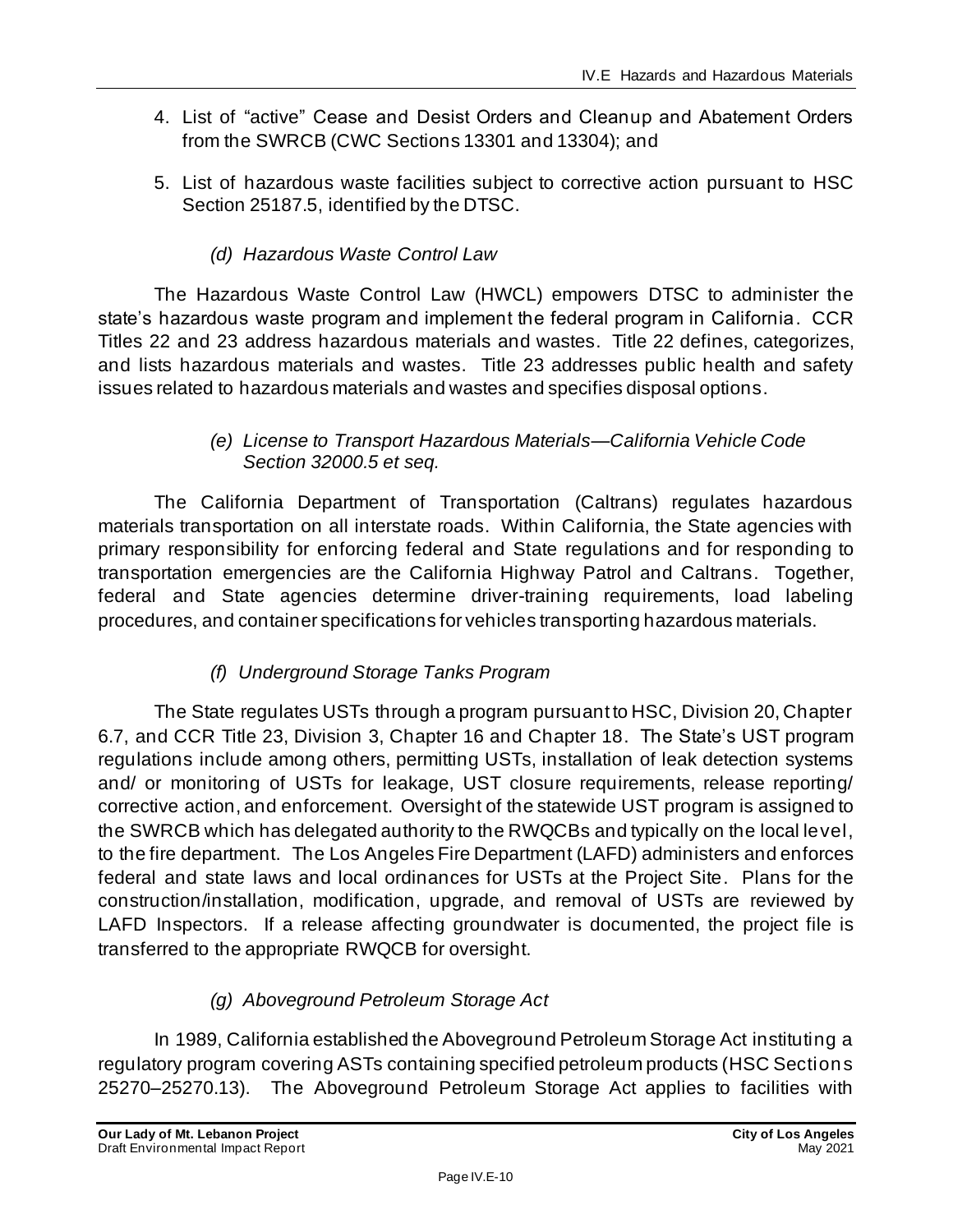storage capacities of 10,000 gallons or more or are subject to oil pollution prevention and response requirements under 40 CFR Part 112. Under the Aboveground Petroleum Storage Act, each owner or operator of a regulated aboveground storage tank (AST) facility must file biennially a storage statement with the SWRCB disclosing the name and address of the AST facility; the contact person for the facility; and the location, size, age, and contents of each AST that exceeds 10,000 gallons in capacity and that holds materials that are at least five percent petroleum. In addition, each owner or operator of a regulated AST must prepare a SpiII Prevention Control and Countermeasure Plan in accordance with federal and state requirements (40 CFR Part 112 and HSC Section 25270.5[c]). The responsibility for inspecting ASTs and ensuring that Spill Prevention Control and Countermeasure Plans have been prepared lies with the RWQCBs.

# *(h) Lead Based Paint Regulations*

Lead-based paint (LBP) is defined as any paint, varnish, stain, or other applied coating that has a one milligram per square centimeter (mg/cm<sup>2</sup> ) (5,000 microgram per gram [μg/g] or 0.5 percent by weight) or more of lead. The US Consumer Product Safety Commission (16 CFR 1303) banned paint containing more than 0.06 percent lead for residential use in 1978. Buildings built before 1978 are much more likely to have LBP.

The demolition of buildings containing LBPs is subject to a comprehensive set of California regulatory requirements that are designed to assure the safe handling and disposal of these materials. Cal/OSHA has established limits of exposure to lead contained in dusts and fumes, which provides for exposure limits, exposure monitoring, and respiratory protection, and mandates good working practices by workers exposed to lead, particularly since demolition workers are at greatest risk of adverse exposure. Leadcontaminated debris and other wastes must also be managed and disposed of in accordance with applicable provisions of the California HSC.

# *(i) California Division of Occupational Safety and Health*

Cal/OSHA is responsible for developing and enforcing workplace safety standards and ensuring worker safety in the handling and use of hazardous materials (8 CCR, Section 1529). Among other requirements, Cal/OSHA requires entities handling specified amounts of certain hazardous chemicals to prepare injury and illness prevention plans and chemical hygiene plans, and provides specific regulations to limit exposure of construction workers to lead. OSHA applies to this Project because contractors will be required to comply with its handling and use requirements that would increase worker safety and reduce the possibility of spills, and to prepare an emergency response plan to respond to accidental spills.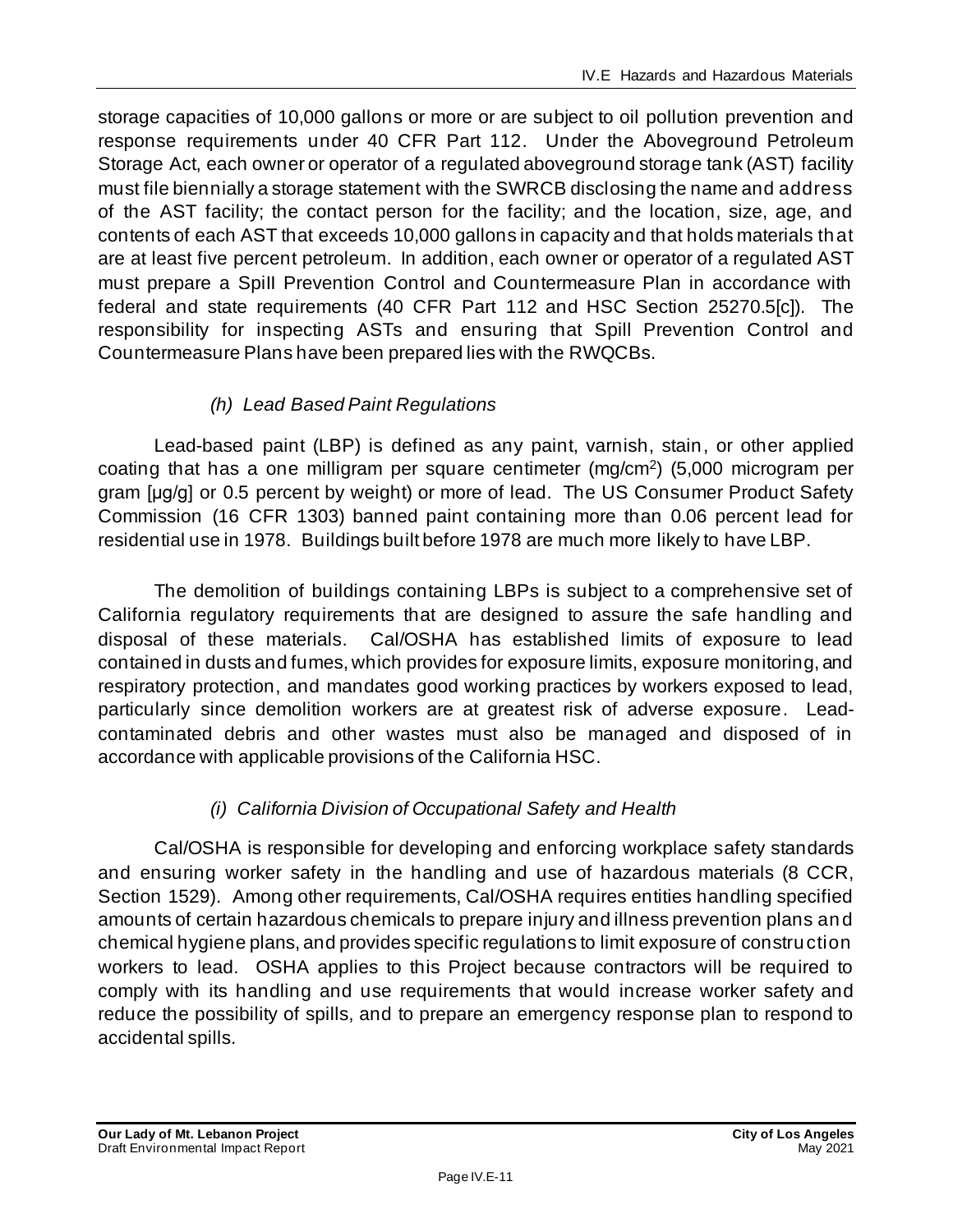## *(j) The Safe Drinking Water and Toxic Enforcement Act*

The Safe Drinking Water and Toxic Enforcement Act (HSC Section 25249.5, et seq.), Proposition 65, lists chemicals and substances believed to have the potential to cause cancer or deleterious reproductive effects in humans. It also restricts the discharges of listed chemicals into known drinking water sources above the regulatory levels of concern, requires public notification of any unauthorized discharge of hazardous waste, and requires that a clear and understandable warning be given prior to a known and intentional exposure to a listed substance.

## *(k) California Water Code*

The CWC authorizes the SWRCB to implement provisions of the Clean Water Act, including the authority to regulate waste disposal and require cleanup of discharges of hazardous materials and other pollutants. In regards to construction dewatering discharge analysis and treatment, groundwater may be encountered during deeper excavations for the subterranean parking structure, building foundations, or other subterranean building components. Under the CWC, discharges of any such groundwater to surface waters, or any point sources hydrologically connected to surface waters, such as storm drains, is prohibited unless conducted in compliance with a Waste Discharge Requirement (WDR) permit. In addition to the CWC, these permits implement and are in complian ce with the federal Clean Water Act's National Pollutant Discharge Elimination System (NPDES) program. In accordance with these legal requirements, dewatering, treatment, and disposal of groundwater encountered during construction activities would be cond ucted in accordance with the LARWQCB's Waste Discharge Requirements for Discharges of Groundwater from Construction and Project Dewatering to Surface Waters in Coastal Watersheds of Los Angeles and Ventura Counties, pursuant to adopted Order No. R4- 2013-0095, or any other appropriate WDR permit identified by the LARWQCB.<sup>6</sup> Compliance with an appropriate WDR permit would include monitoring, treatment if appropriate, and proper disposal of any encountered groundwater in accordance with applicable water quality standards. If, for example, extracted groundwater contains Total Petroleum Hydrocarbons (TPH) or other petroleum breakdown compounds in concentrations exceeding water quality standards, compliance with legal requirements would mandate treatment to meet published state water quality standards prior to discharge into a storm drain system.

*<sup>6</sup> Los Angeles Regional Water Quality Control Board, Order No. R4-2013-0095, Waste Discharge Requirements for Discharges of Groundwater from Construction and Project Dewatering to Surface Waters in Coastal Watersheds of Los Angeles and Ventura Counties, June 6, 2013.*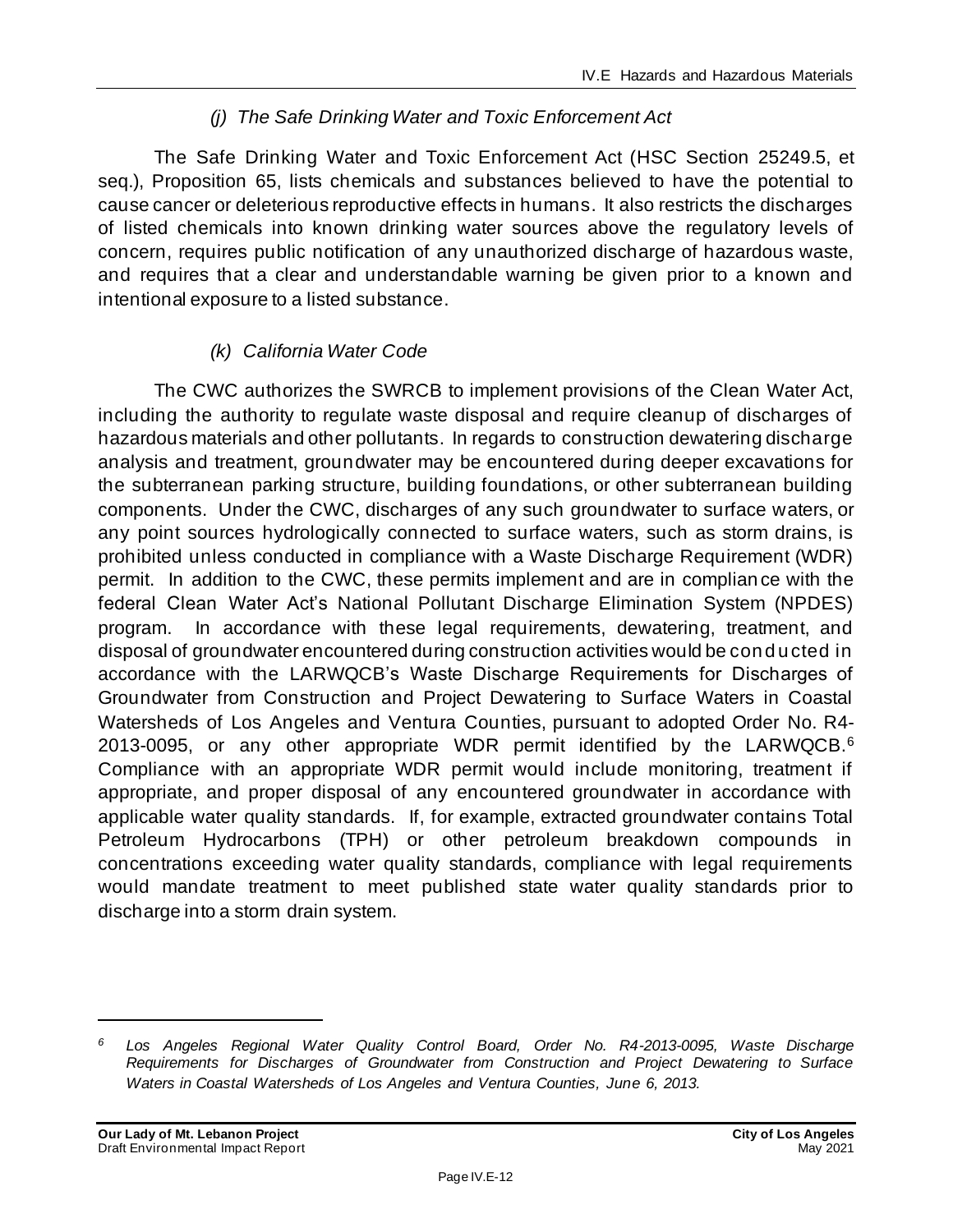# *(l) South Coast Air Quality Management District Rule 1166*

South Coast Air Quality Management District (SCAQMD) Rule 1166, Volatile Organic Compound Emissions from Decontamination of Soil, requires that an approved mitigation plan be obtained from SCAQMD prior to commencing any of the following activities: (1) The excavation of an underground storage tank or piping which has stored volatile organic compounds (VOCs); (2) The excavation or grading of soil containing VOC material including gasoline, diesel, crude oil, lubricant, waste oil, adhesive, paint, stain, solvent, resin, monomer, and/or any other material containing VOCs; (3) The handling or storage of VOC-contaminated soil [soil which registers >50 parts per million (ppm) or greater using an organic vapor analyzer (OVA) calibrated with hexane] at or from an excavation or grading site; and (4) The treatment of VOC-contaminated soil at a facility. This rule sets requirements to control the emission of VOCs from excavating, grading, handling and treating VOC-contaminated soil as a result of leakage from storage or transfer operations, accidental spillage, or other deposition.

# *(m) South Coast Air Quality Management District Rule 1403*

SCAQMD Rule 1403, Asbestos Emissions from Renovation/Demolition Activities, regulates asbestos as a toxic material and controls the emissions of asbestos from demolition and renovation activities by specifying agency notifications, appropriate removal procedures, and handling and clean up procedures. Rule 1403 applies to owners and operators involved in the demolition or renovation of structures with ACMs, asbestos storage facilities, and waste disposal sites.

# *(n) Government Code Section 3229, Division 3 (California Geologic Energy Management Division)*

In compliance with Section 3229, Division 3 of the California Public Resources Code, before commencing any work to abandon any well, the owner or operator shall request approval from the California Geologic Energy Management Division (CalGEM), formerly the Division of Oil, Gas, and Geothermal Resources (DOGGR), via a written notice of intention to abandon the well.

# *(o) California Fire Code, Title 24, Part 9, Chapters 33, 50, and 57*

The 2019 CFC, written by the California Building Standards Commission, is based on the 2018 International Fire Code (IFC). The IFC is a model code that regulates minimum fire safety requirements for new and existing buildings, facilities, storage and processes. The IFC addresses fire prevention, fire protection, life safety, and safe storage and use of hazardous materials in new and existing buildings, facilities, and processes.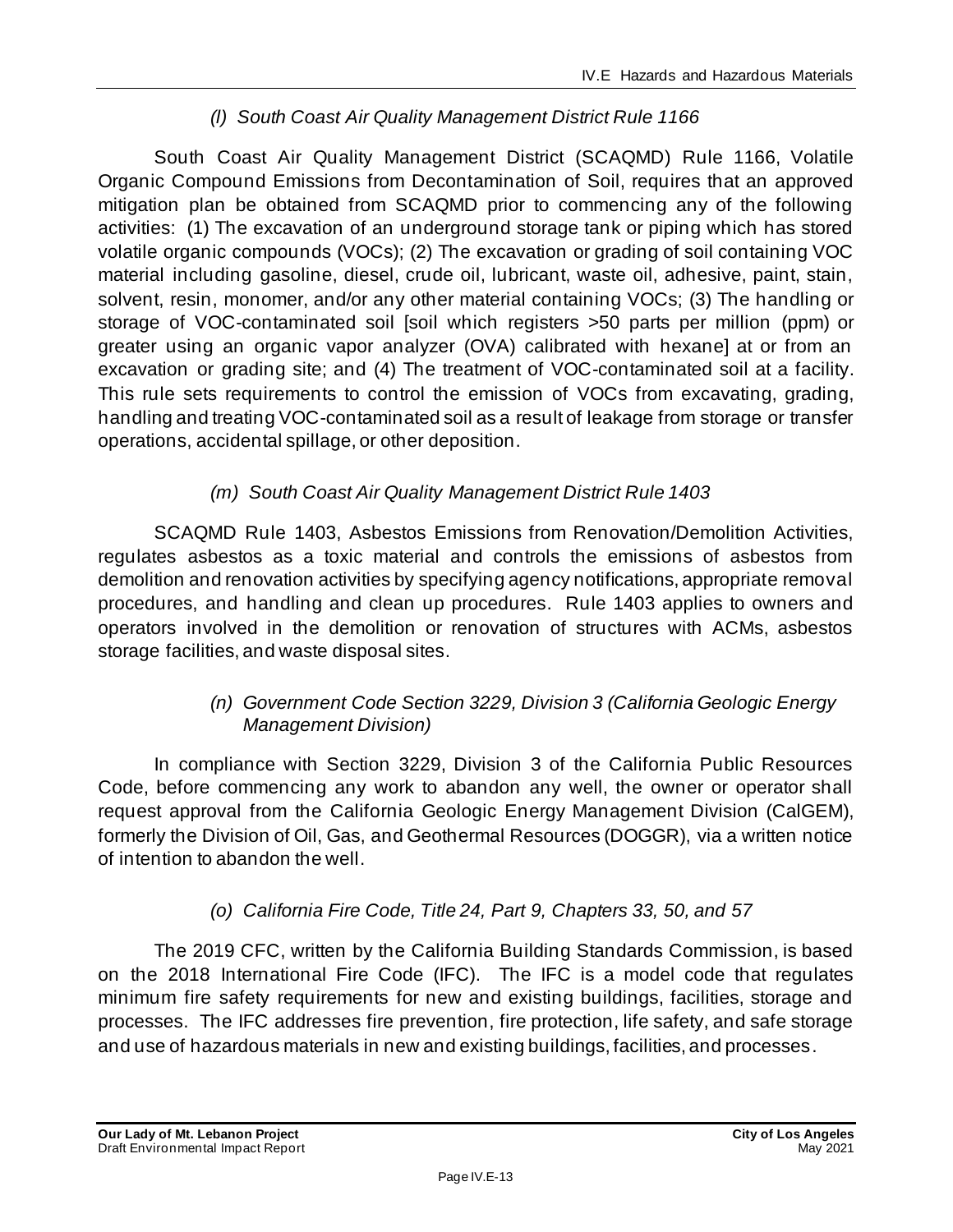The CFC, Chapter 9 of Title 24 of the CCR, was created by the California Building Standards Commission based on the International Fire code and is updated every three years. The overall purpose of the CFC is to establish the minimum requirements to safeguard the public health, safety, and general welfare from the hazards of fire, explosion, or dangerous conditions in new and existing buildings, structures, and premises, and to provide safety and assistance to firefighters and emergency responders during emergency operations. Chapter 49 of the CFC contains minimum standards for development in the wildland–urban interface and fire hazard areas. The CFC also provides regulations and guidance for local agencies in the development and enforcement of fire safety standards.

# *(p) Uniform Fire Code*

The UFC, Article 80 (UFC Section 80.103 as adopted by the State Fire Marshal pursuant to HSC Section 13143.9), includes specific requirements for the safe storage and handling of hazardous materials. These requirements are intended to reduce the potential for a release of hazardous materials and for mixing of incompatible chemicals, and specify the following specific design features to reduce the potential for a release of hazardous materials that could affect public health or the environment:

- Separation of incompatible materials with a noncombustible partition;
- Spill control in all storage, handling, and dispensing areas; and
- Separate secondary containment for each chemical storage system. The secondary containment must hold the entire contents of the tank, plus the volume of water needed to supply the fire suppression system for a period of 20 minutes in the event of catastrophic spill.

# *(q) California Governor's Office of Emergency Services*

In 2009, the State of California passed legislation creating the Cal OES and authorized it to prepare a Standard Emergency Management System (SEMS) program (Title 19 CCR Section 2401 *et seq.*), which sets forth measures by which a jurisdiction should handle emergency disasters. In California, SEMS provides the mechanism by which local governments request assistance. Non-compliance with SEMS could result in the state withholding disaster relief from the non-complying jurisdiction in the event of an emergency disaster. Cal OES coordinates the state's preparation for, prevention of, and response to major disasters, such as fires, floods, earthquakes, and terrorist attacks. During an emergency, Cal OES serves as the lead state agency for emergency management in the state. It also serves as the lead agency for mobilizing the state's resources and obtaining federal resources. Cal OES coordinates the state response to major emergencies in support of local government. The primary responsibility for emergency management resides with the local government. Local jurisdictions first use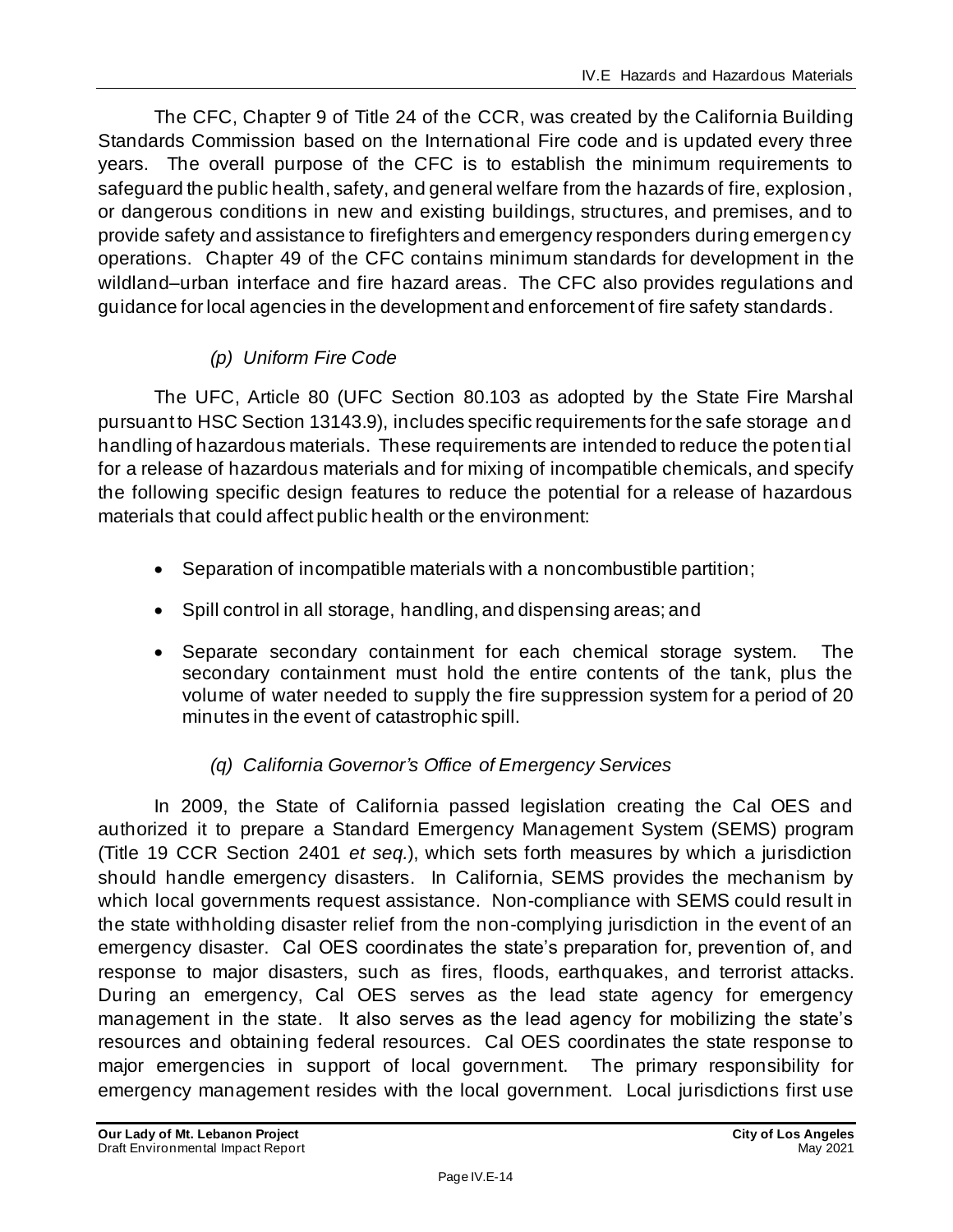their own resources and, as they are exhausted, obtain more from neighboring cities and special districts, the county in which they are located, and other counties throughout the state through the statewide mutual aid system (see discussion of Mutual Aid Agreements, below). California Emergency Management Agency (Cal-EMA) maintains oversight of the state's mutual aid system.

# *(r) Emergency Managed Mutual Aid System*

Cal OES developed the Emergency Managed Mutual Aid (EMMA) System in response to the 1994 Northridge Earthquake. The EMMA System coordinates emergency response and recovery efforts along the coastal, inland, and southern regions of California. The purpose of EMMA is to provide emergency management personnel and technical specialists to afflicted jurisdictions in support of disaster operations during emergency events. Objectives of the EMMA Plan is to provide a system to coordinate and mobilize assigned personnel, formal requests, assignment, training and demobilization of assigned personnel; establish structure to maintain the EMMA Plan and its procedures; provide the coordination of training for EMMA resources, including SEMS training, coursework, exercises, and disaster response procedures; and to promote professionalism in emergency management and response. The EMMA Plan was updated in November 2012 and supersedes the 1997 EMMA Plan and November 2001 EMMA Guidance.

(3) Regional

## *(a) Los Angeles County Operational Area Emergency Response Plan*

The County of Los Angeles developed the ERP to ensure the most effective allocation of resources for the maximum benefit and protection of the public in time of emergency. The ERP does not address normal day-to-day emergencies or the wellestablished and routine procedures used in coping with them. Instead, the operational concepts reflected in this plan focus on potential large-scale disasters like extraordinary emergency situations associated with natural and man-made disasters and technological incidents which can generate unique situations requiring an unusual or extraordinary emergency response. The purpose of the plan is to incorporate and coordinate all facilities and personnel of the County government, along with the jurisdictional resources of the cities and special districts within the County, into an efficient Operational Area organization capable of responding to any emergency using a Standard Emergency Management System, mutual aid and other appropriate response procedures. The goal of the plan is to take effective life-safety measures and reduce property loss, provide for the rapid resumption of impacted businesses and community services, and provide accurate documentation and records required for cost-recovery.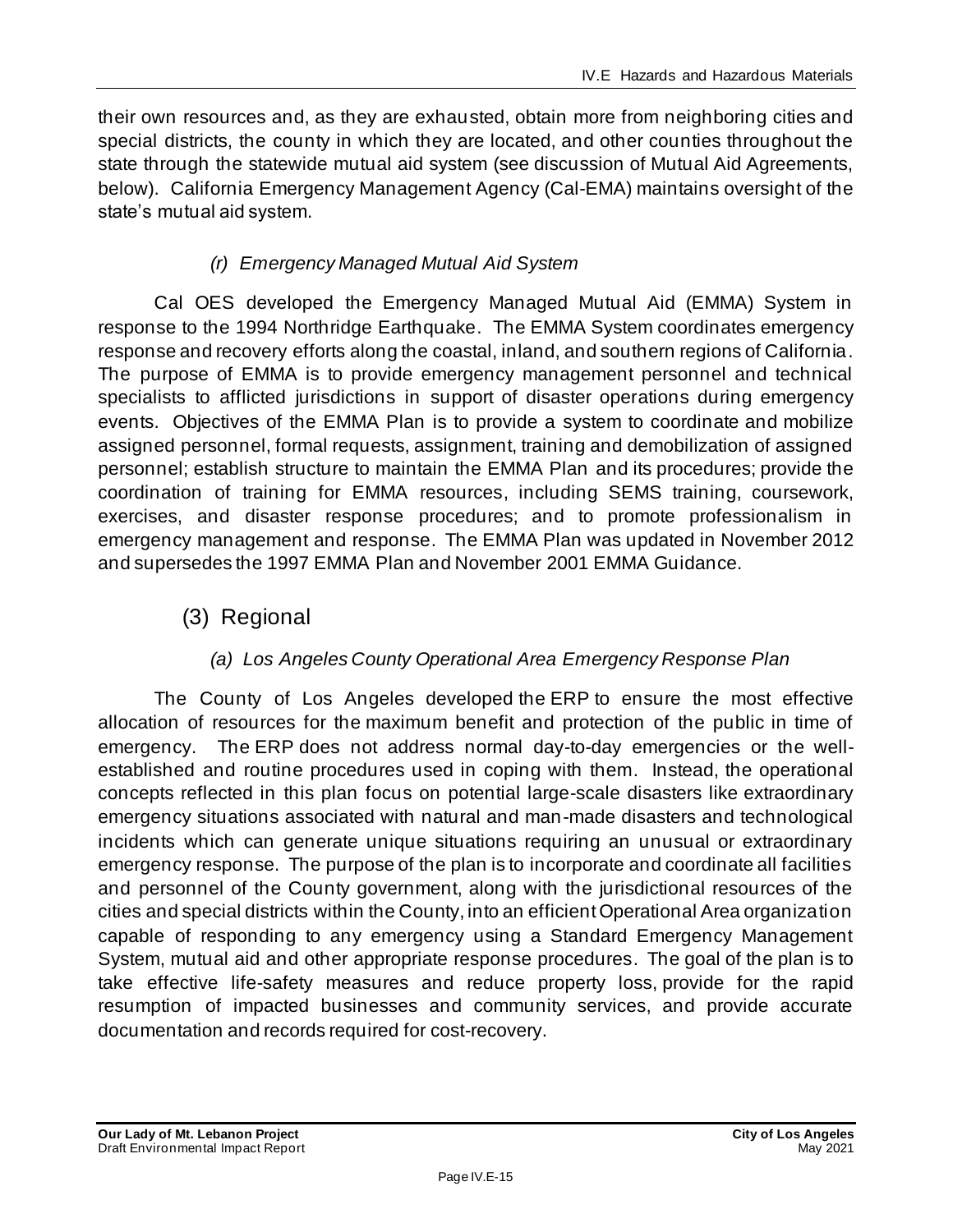#### *(b) Los Angeles County Airport Land Use Commission Comprehensive Land Use Plan*

In Los Angeles County, the Regional Planning Commission has the responsibility for acting as the Airport Land Use Commission (ALUC) and for coordinating the airport planning of public agencies within the county. ALUC coordinates planning for the areas surrounding public use airports. The Los Angeles County Airport Land Use Plan (dually titled Comprehensive Land Use Plan) provides for the orderly expansion of Los Angeles County's public use airports and the area surrounding them. It is intended to provide for the adoption of land use measures that will minimize the public's exposure to excessive noise and safety hazards. In formulating this plan, the Los Angeles County ALUC has established provisions for safety, noise insulation, and the regulation of building height within areas adjacent to each of the public airports in the County.

# (4) Local

# *(a) Certified Unified Program Agency*

The primary local agency with responsibility for implementing federal and state laws and regulations pertaining to hazardous materials management is the Los Angeles County Health Department, Environmental Health Division. The Los Angeles County Health Department is the CUPA for the County of Los Angeles. A CUPA is a local agency that has been certified by CalEPA to implement the six state environmental programs within the local agency's jurisdiction. This program was established under the amendments to the California HSC made by Senate Bill 1082 in 1994. The six consolidated programs are:

- Hazardous Materials Release Response Plan and Inventory (Business Plans);
- California Accidental Release Prevention (CalARP);
- Hazardous Waste (including Tiered Permitting);
- USTs;
- ASTs (Spill Prevention Control and Countermeasures [SPCC] requirements); and
- UFC Article 80 Hazardous Material Management Program (HMMP) and Hazardous Material Identification System (HMIS).

As the CUPA for County of Los Angeles, the Los Angeles County Health Department Environmental Health Division maintains the records regarding location and status of hazardous materials sites in the county and administers programs that regulate and enforce the transport, use, storage, manufacturing, and remediation of hazardous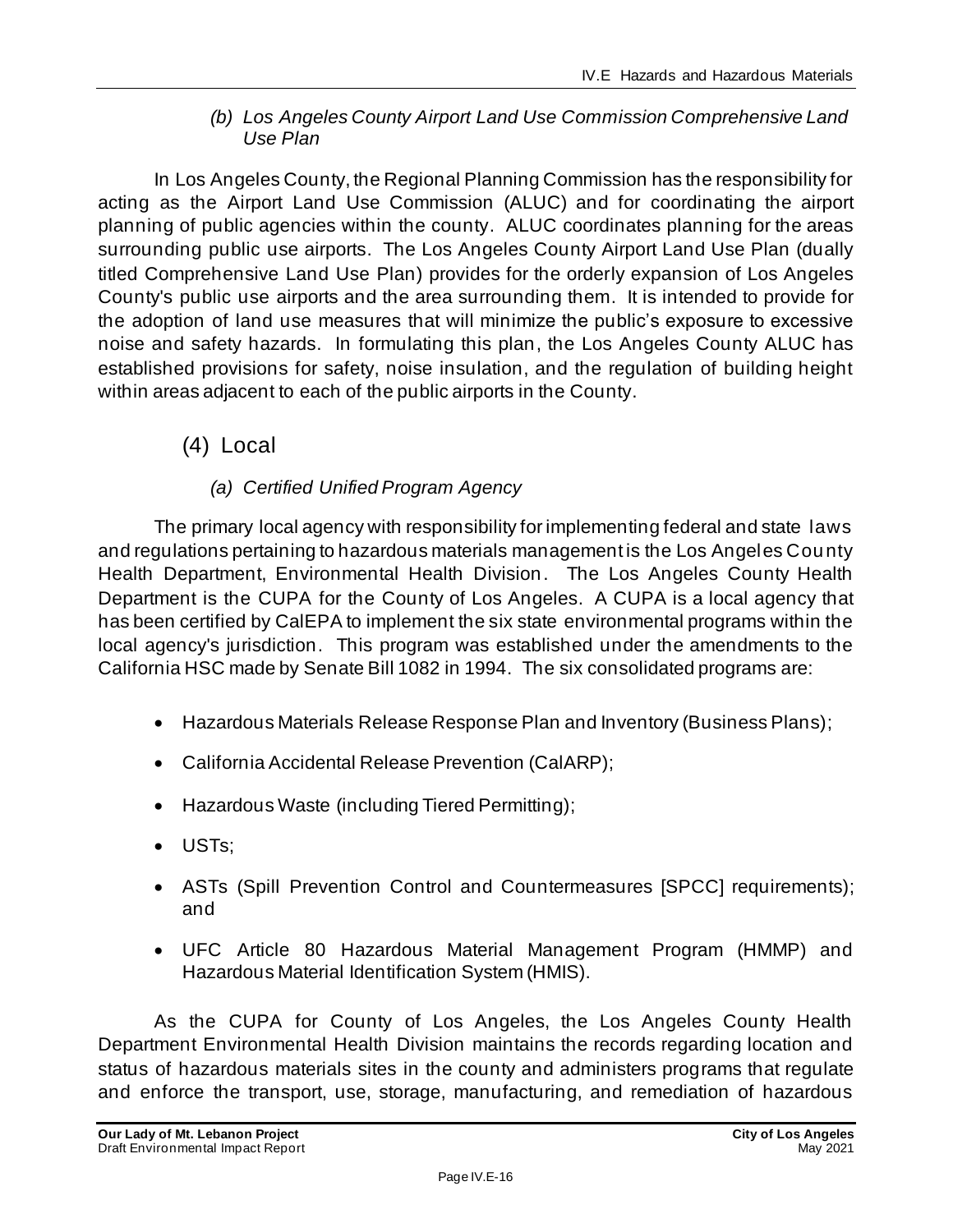materials. By designating a CUPA, Los Angeles County has accurate and adequate information to plan for emergencies and/or disasters and to plan for public and firefighter safety.

A Participating Agency is a local agency that has been designated by the local CUPA to administer one or more Unified Programs within their jurisdiction on behalf of the CUPA. The Los Angeles County Health Department, Environmental Health Division has designated the LAFD as a Participating Agency. The LAFD monitors the storage of hazardous materials in the City for compliance with local requirements. Specifically, businesses and facilities that store more than threshold quantities of hazardous materials as defined in California HSC Code Chapter 6.95 are required to file an Accidental Risk Prevention Program with LAFD. This program includes information such as emergency contacts, phone numbers, facility information, chemical inventory, and hazardous materials handling and storage locations. LAFD also has the authority to administer and enforce federal and State laws and local ordinances for USTs. Plans for the construction/installation, modification, upgrade, and removal of USTs are reviewed by LAFD Inspectors.

# *(b) Los Angeles Fire Code*

At the local level, the LAFD monitors the storage of hazardous materials for compliance with local requirements. Specifically, businesses and facilities that store more than threshold quantities of hazardous materials as defined in Chapter 6.95 of the California HSC are required to file an Accidental Risk Prevention Program with the LAFD. <sup>7</sup> This program includes information such as emergency contacts, phone numbers, facility information, chemical inventory, and hazardous materials handling and storage locations. The LAFD also issues permits for hazardous materials handling and enforces California's Hazardous Materials Release Response Plans and Inventory Law (HSC Section 25500 et seq.). Basic requirements of California's Hazardous Materials Release Response Plans and Inventory Law include the development of detailed hazardous materials inventories used and stored on-site, a program of employee training for hazardous materials release response, identification of emergency contacts and response procedures, and reporting of releases of hazardous materials. Any facility that meets the minimum reporting thresholds (i.e., a mixture containing a hazardous material that has a quantity at any one time during the reporting year that is equal to, or greater than, 55 gallons for materials that are liquids, 500 pounds for solids, or 200 cubic feet for compressed gas) must comply with the

*<sup>7</sup> The CalARP program encompasses both the federal "Risk Management Program," established in the Code of Federal Regulations, Title 40, Part 68, and the State of California program, in accordance with the Title 19 of the California Code of Regulations, Division 2, Chapter 4.5.*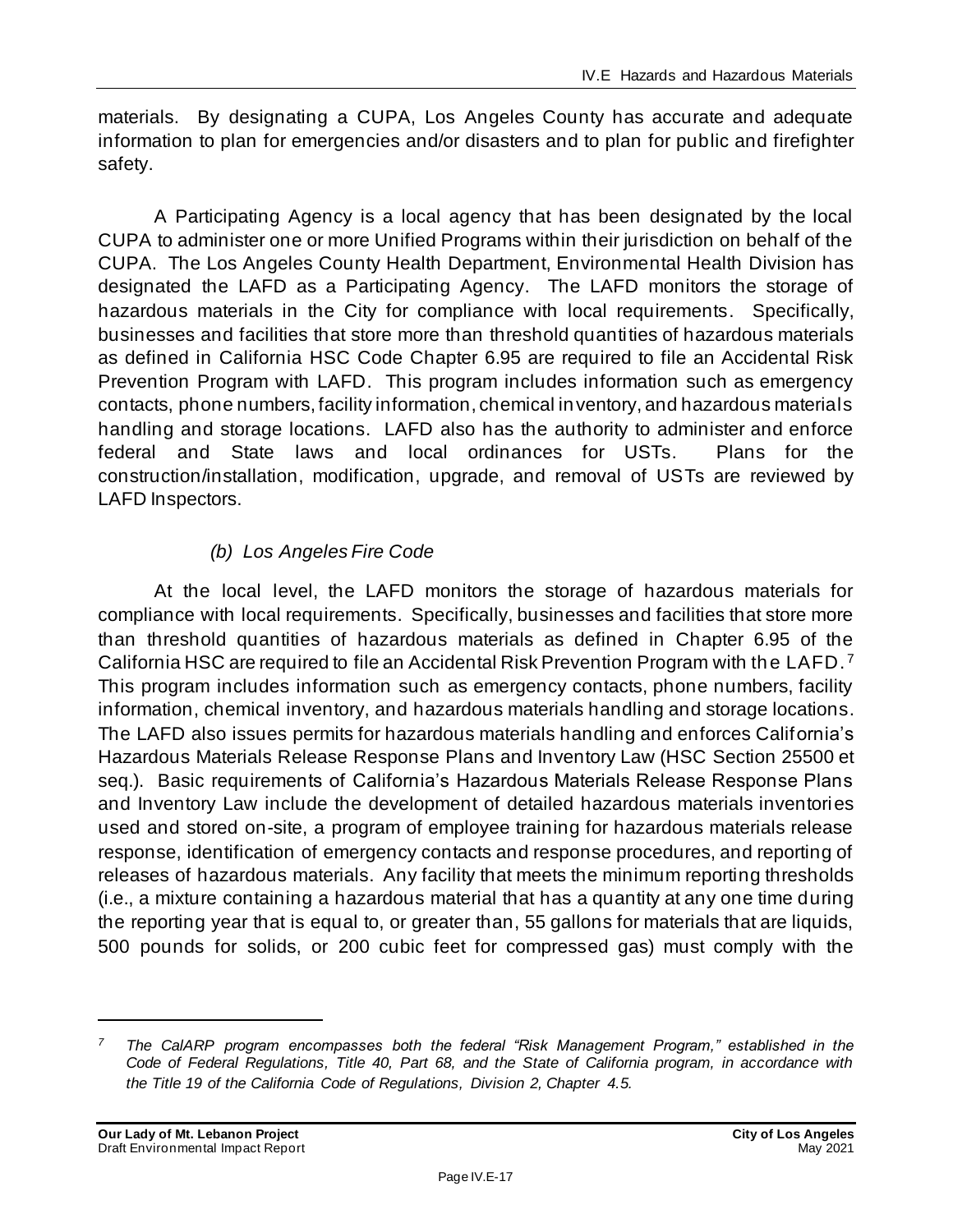reporting requirements and file a Business Emergency Plan (BEP) with the local administering agency.<sup>8</sup>

The LAFD also administers the Fire Life Safety Plan Check and Fire Life Safety Inspections interpreting and enforcing applicable standards of the Fire Code, Title 19, Uniform Building Code, City, and National codes concerning new construction and remodeling. As part of the Fire Life Safety Plan Check and Fire Life Safety Inspections, businesses that store hazardous waste or hazardous materials in amounts exceeding the thresholds noted above are subject to review.

Section 91.7109.2 of the Los Angeles Municipal Code (LAMC) requires LAFD notification when an abandoned oil well is encountered during construction activities and requires that any abandoned oil well not in compliance with existing regulations be re-abandoned in accordance with applicable rules and regulations of CalGEM.

# *(c) Los Angeles Municipal Code (Methane Zones and Methane Buffer Zones)*

LAMC Chapter IX, Article 1, Division 71, Section 91.7103, also known as the Los Angeles Methane Seepage Regulations, establishes requirements for buildings and paved areas located in methane zones and methane buffer zones. Requirements for new construction within such zones include methane gas sampling and, depending on the detected concentrations of methane and gas pressure at the site, application of design remedies for reducing potential methane impacts. The required methane mitigation systems are based on the site Design Level, with more involved mitigation systems required at the higher Site Design Levels. The required methane mitigation systems are designed so that when properly implemented, they reduce methane-related risks to a less than significant level.

## *(d) Waste Discharge Requirements*

Effective on December 28, 2012, the Los Angeles RWQCB adopted Order No. R4- 2012-0175, NPDES Permit No. CAS004001, Waste Discharge Requirements for Municipal Separate Storm Sewer System (MS4) Discharges into the Coastal Watersheds of Los Angeles County. The permit establishes new performance criteria for new developmen t and redevelopment projects in the coastal watersheds of Los Angeles County (with the exception of the city of Long Beach). Storm water and non-storm water discharges consist of surface runoff generated from various land uses, which are conveyed via the municipal separate storm sewer system and ultimately discharged into surface waters throughout the

*<sup>8</sup> California Health & Safety Code, Division 20, Chapter 6.95, Article 1; California Code of Regulations, Title 19, Sections 2620-2732; California Code of Regulations, Title 24, Part 9, Section 80.115; Los Angeles Municipal Code, Article 7 of Chapter V, Section 57.120.1, and 57.120.1.4*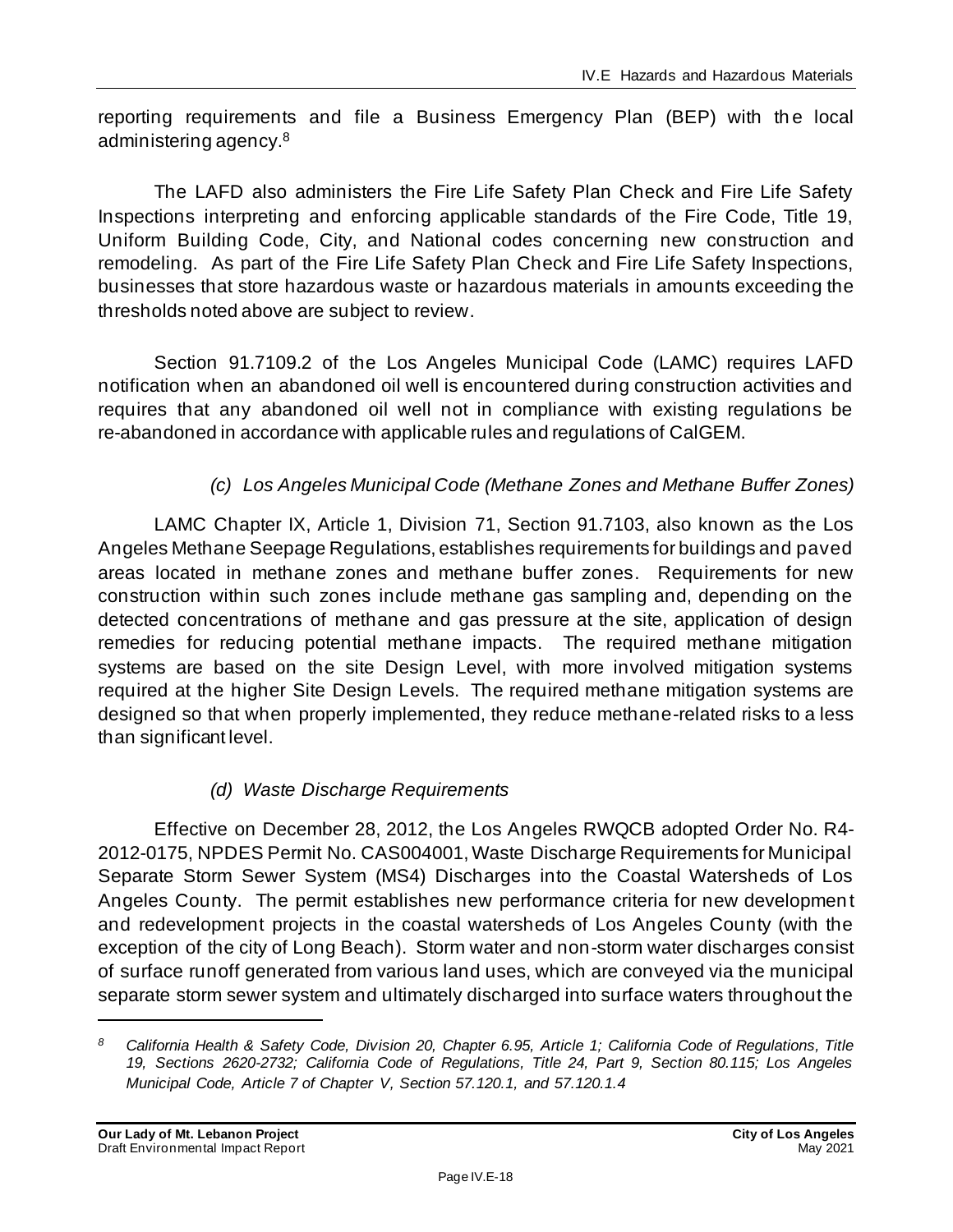region ("storm water" discharges are those that originate from precipitation events, while "non-storm water" discharges are all those that are transmitted through an MS4 Storm Water Permit and originate from precipitation events). Discharges of stormwater and nonstorm water from the MS4s, or storm drain systems, in the Coastal Watersheds of Los Angeles County convey pollutants to surface waters throughout the Los Angeles Region. Non-storm water discharges through an MS4 in the Los Angeles Region are prohibited unless authorized under an individual or general NPDES permit; these discharges are regulated by the Los Angeles County NPDES Permit, issued pursuant to Clean Water Act Section 402. Coverage under a general NPDES permit such as the Los Angeles County permit can be achieved through development and implementation of a project-specific SWPPP.

## *(e) Emergency Management Department, Emergency Operations Organization, and Emergency Operation Center*

The City of Los Angeles EMD is comprised of four divisions and two units including administrative services division, communications division, community emergency management division, operations division, planning unit, and training exercise unit. The EMD works with City departments, municipalities and with community-based organizations to ensure that the City and its residents have the resources and information they need to prepare, respond, and recover from emergencies, disasters and significant events. The EOO is the operational department responsible for the City's emergency preparations (planning, training and mitigation), response and recovery operations. The EOO centralizes command and information coordination to enable its unified chain-of-command to operate efficiently and effectively in managing the City's resources.

The EOC is the focal point for coordination of the City's emergency planning, training, response and recovery efforts. EOC processes follow the National All-Hazards approach to major disasters such as fires, floods, earthquakes, acts of terrorism and largescale events in the City that require involvement by multiple City departments.

# *(f) General Plan, Conservation Element*

The City of Los Angeles General Plan includes a Conservation Element adopted in September 2001. Policies relevant to hazards and hazardous materials are shown in Table IV.E-1 on page IV.E-20:

# **b. Existing Conditions**

The current and past land uses within the Project Site were identified to assess their potential to present concerns relative to the presence of hazards and/or the handling of hazardous materials. These concerns are classified as Recognized Environmental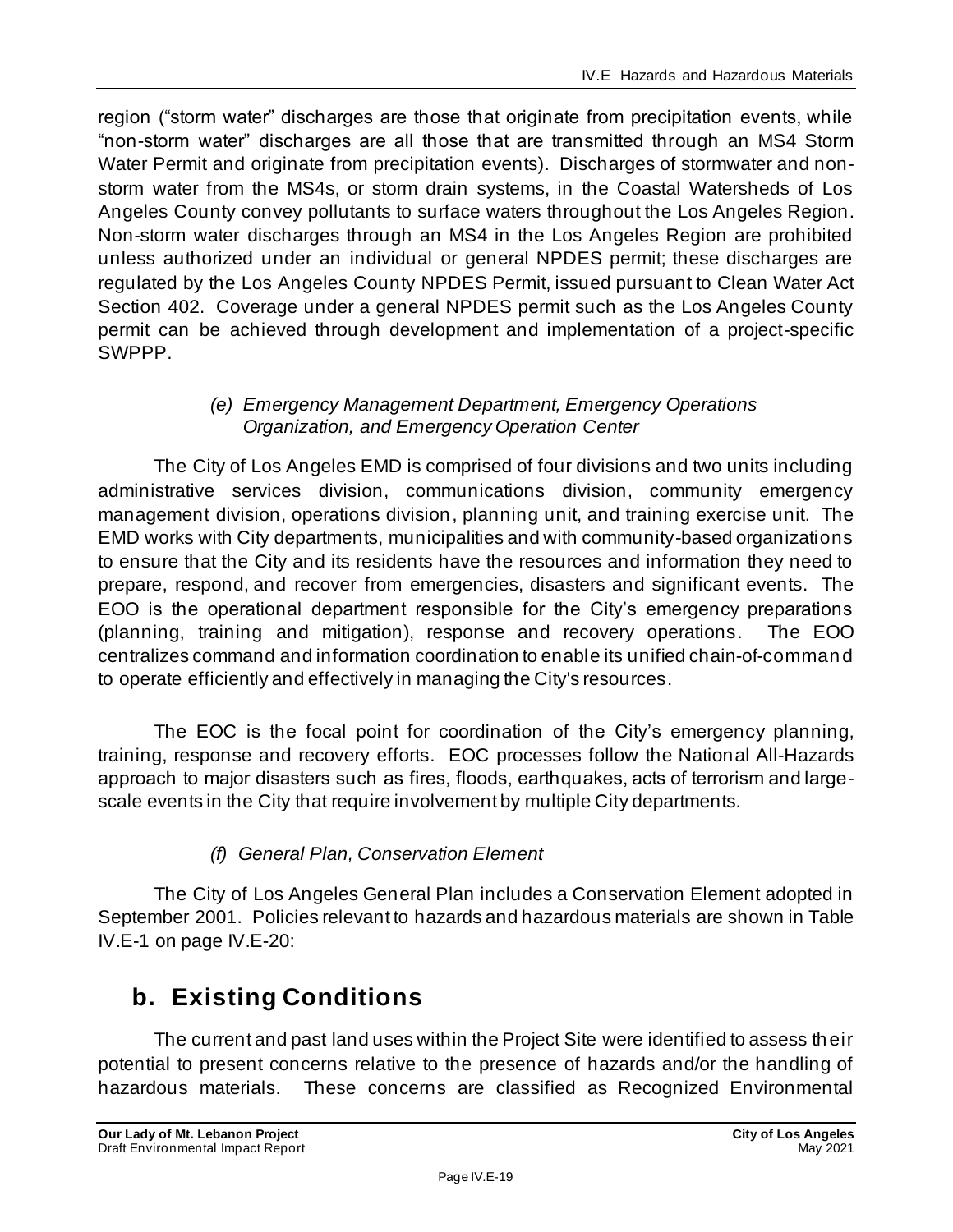#### **Table IV.E-1 Relevant General Plan Policies: Conservation Element— Resource Management (Fossil Library)—Petroleum (Oil And Gas)**

| Policy 1                                                                                         | Continue to encourage energy conservation and petroleum product reuse.                                                                                                                                                                                   |
|--------------------------------------------------------------------------------------------------|----------------------------------------------------------------------------------------------------------------------------------------------------------------------------------------------------------------------------------------------------------|
| Policy 3                                                                                         | Continue to protect neighborhoods from potential accidents and subsidence<br>associated with drilling, extraction and transport operations, consistent with California<br>Department of Conservation, Division of Oil and Gas requirements. <sup>a</sup> |
| As noted above, DOGGR is now known as CalGEM.<br>а<br>Source: City of Los Angeles, 1996 and 2001 |                                                                                                                                                                                                                                                          |

Conditions (RECs), which are defined as "the presence or likely presence of any hazardous substances or petroleum products on a property under conditions that indicate an existing release, past release, or material threat of a release of any hazardous substances or petroleum products into structures on the property or into the ground, ground water or surface water of the property." No controlled recognized environmental conditions (CRECs) or historical recognized environmental conditions (HRECs) were identified on the Project Site.

# (1) Current and Historical Uses of the ProjectSite

As described in Section II, Project Description, of this Draft EIR, the 0.97-acre Project Site is currently developed with the following structures: a one-story, 6,848-squarefoot cathedral building; three ancillary church buildings with a total of 12,370 square feet of floor area, including a two-story, 2,520-square-foot rectory, a one-story, 5,426-square-foot social hall, and a three-story, 4,424-square-foot building with offices and meeting rooms; and a surface parking lot.

As discussed in the Phase I ESA included as Appendix G to this Draft EIR, based on a review of historic fire insurance maps and building permits, the Project Site was undeveloped before the existing cathedral building was constructed in 1936. The two-story rectory was constructed in 1939. A garage and tool room were constructed for the church and rectory in 1950. The garage was demolished in 1968 prior to the development of the current parish hall later that year. The existing three-story building with offices and meeting rooms was constructed in 1995.

# (2) Hazardous Materials Database Search

The Phase I ESA for the Project includes a database search report from Environmental Data Resources, Inc. (EDR), dated June 12, 2017, which is included as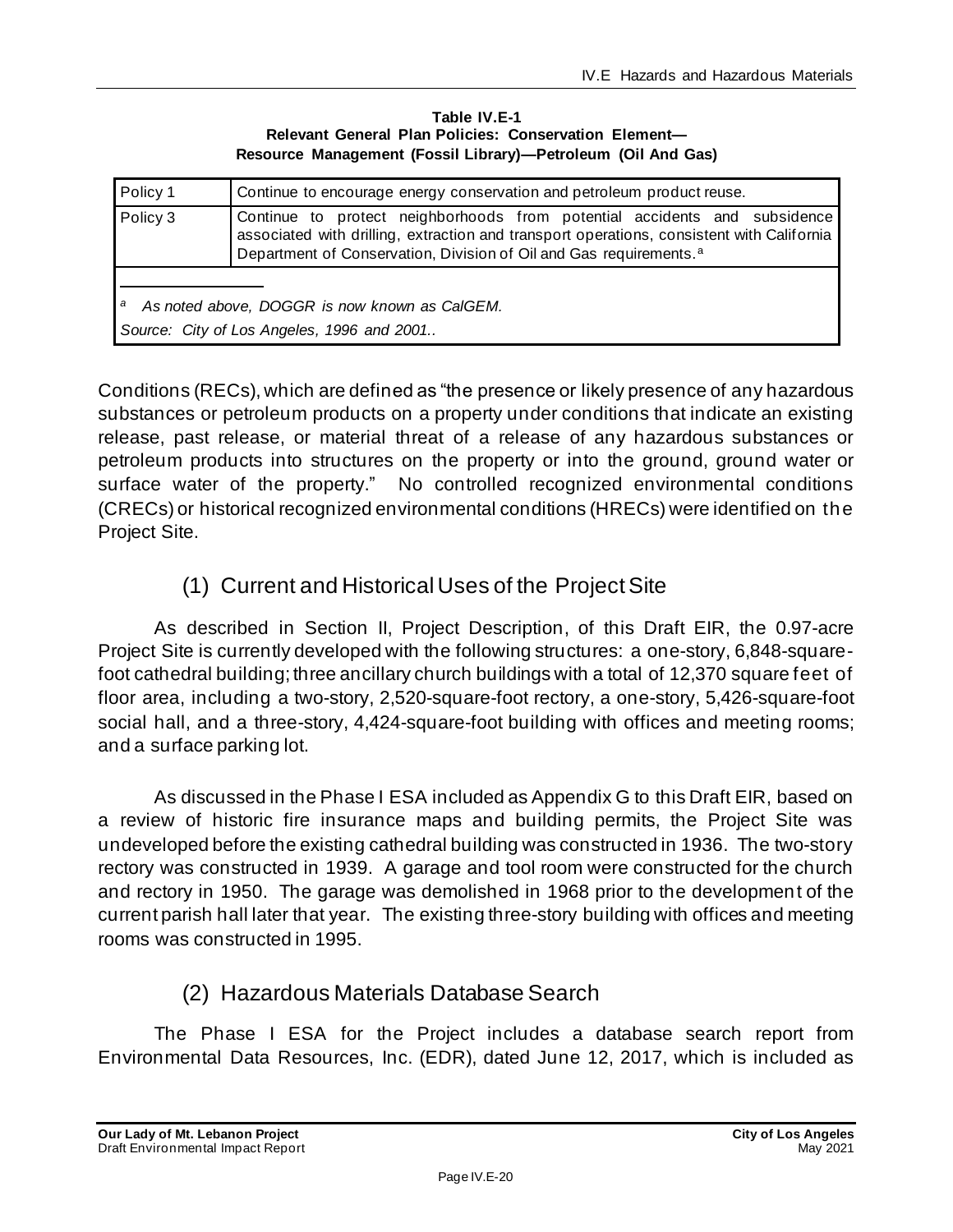Appendix K to the Phase I ESA.<sup>9</sup> The report documents findings of various federal, state, and local regulatory database searches regarding properties with known or suspected releases of hazardous materials or petroleum hydrocarbons. These findings are summarized below.

#### *(a) Project Site*

The Project Site is listed on the Environmental Database Resources Historic Gas Stations (EDR Hist Auto) database based on the Project Site's identification as a former automotive repair shop in 1999 and a historical gas station between 2001 and 2003. However, that is incorrect because the Project Site has been used exclusively for church purposes since the late 1930s. In addition, based on a review of building permits, City directories and aerial photographs, the Phase I ESA found no indication that the Project Site operated as a gas station between 2001 and 2003. Furthermore, the Project Site was not identified on LAFD's list of active and inactive ASTs, USTs, and hazardous materials inventories. As such, the listing is in error and not considered to represent the Project Site.

#### *(b) Adjoining Sites*

Several nearby properties were identified in the databases searched by EDR. A complete list is provided in the Phase I ESA. Details on two select properties are provided below.

## *(i) Merry Go Round Cleaners*

The nearest listed site is the Merry Go Round Cleaners property, located approximately 257 feet northwest of the Project Site at 8550 W. Third Street. The property was used as a dry cleaning facility between 1967 and 2006. The property was identified as a drycleaner, RCRA Small Quantity Generator (SQG) in 1996, and a RCRA Large Quantity Generator (LQG) in 1986. The facility was also listed on the Spills, Leaks, Investigations, and Cleanups (SLIC) database for the remediation of VOCs and in the EMI database for the total organic hydrocarbon gases emission of one ton in 1995.

As discussed in the Phase I ESA, there are two off-site monitoring wells with respect to this former dry cleaning facility which are located on S. Holt Avenue (MW-14) and S. San Vicente Boulevard (MW-13) and monitors potential down gradient movement. In 2014, tetrachloroethylene (PCE) was detected at MW-13 at concentrations of 0.66 and 18.3 microgram per liter (μg/L) in the upper and lower aquifers, respectively. PCE was also detected at MW-14 at a concentration of 7.58 μg/L in the upper aquifer. PCE was not

*<sup>9</sup> The search radius for each database varies. Refer to the Phase I ESA included as Appendix G of this Draft EIR for details.*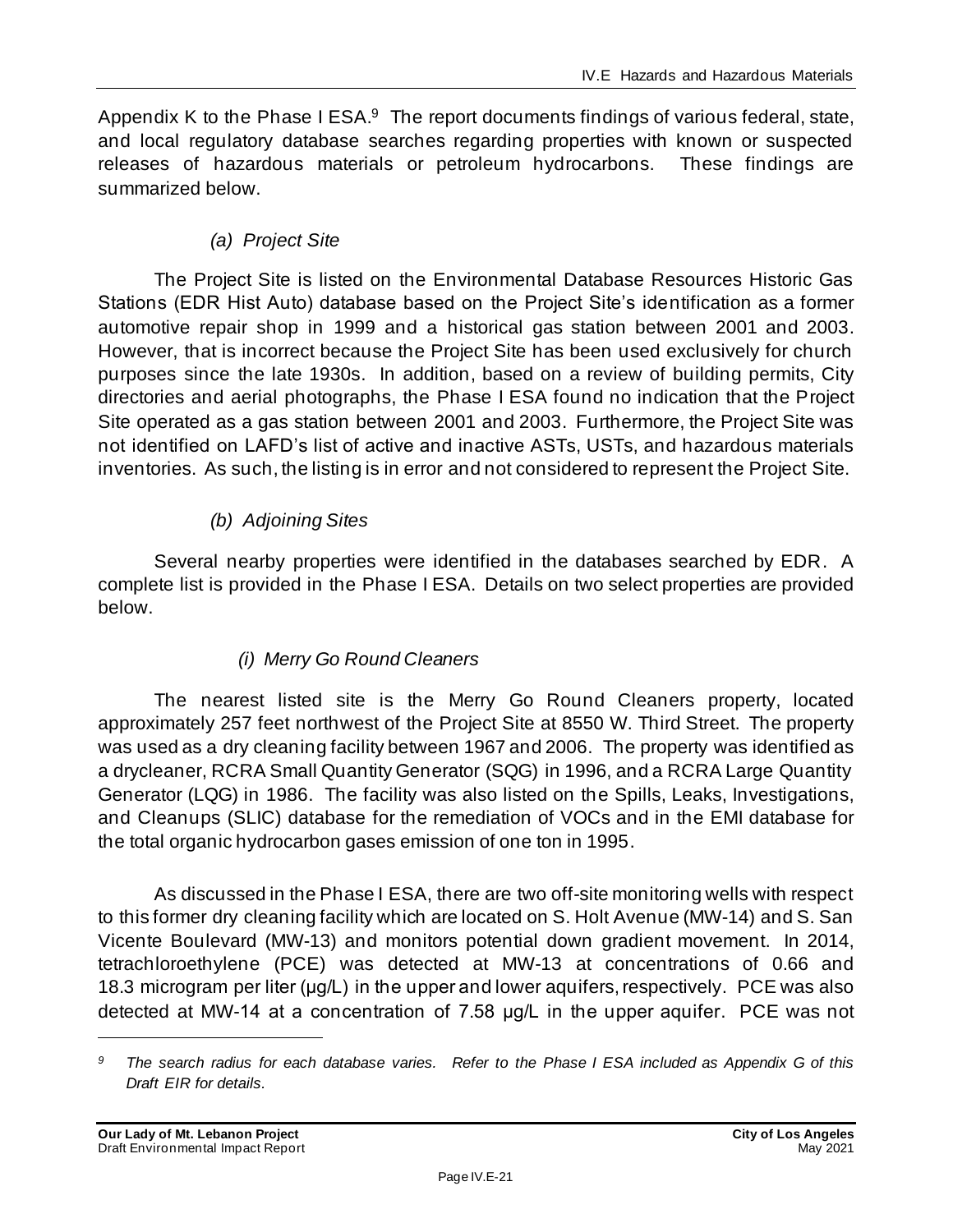detected at MW-14 in the lower aquifer. As discussed in the Phase I ESA, LARWQCB approved the removal of MW-14 in May 2015 based on the low VOCs detected in the upper aquifer and non-detect (for three annual monitoring events) in the lower aquifer. However, LARWQCB did not approve the removal of MW-13. In the 2015 Second Semi-Annual monitoring event, PCE was not detected at MW-13 in the upper aquifer; however, PCE was detected at a concentration of 25.9 μg/L in the lower aquifer. Due to this well's proximity to the Project Site, the groundwater at the Project Site is likely to have a detectable amount of PCE.

The Phase II, included as Appendix H to this Draft EIR, was prepared to further evaluate potential impacts of this dry cleaning facility on the Project Site. In addition to the PCE identified in the Phase I ESA, the Phase II noted that trichloroethylene (TCE) and cis-1,2-dichloroethene (cis-1,2-DCE), which are daughter products of PCE, were identified in assessments of the dry cleaning facility. Groundwater sampling conducted as part of the Phase II identified PCE and TCE in each sample, with PCE concentrations ranging from 7.27 µg/L to 50.6 µg/L and TCE in concentrations ranging from 1.68 µg/L to 32.2 µg/L, all of which are above the regulatory maximum contaminant levels (MCLs) with respect to drinking water. Cis-1,2-DCE was detected in two samples at concentrations of 7.2 µg/L and 8.96 µg/L which are also above its respective MCL.

Soil vapor sampling identified PCE in four samples, with concentrations ranging between 112 and 651 micrograms per cubic meter ( $\mu$ g/m<sup>3</sup>). At the time the samples were taken, all PCE detections were below the San Francisco Bay Regional Water Quality Control Board's environmental screening level (ESL) of 2,100 µg/m<sup>3</sup> then in effect for commercial/industrial uses.<sup>10</sup> This commercial/industrial ESL has recently been revised to 67 µg/m<sup>3</sup>, which means that the measured levels exceed the current commercial/industrial ESL. One PCE sample had a concentration of 651  $\mu$ g/m<sup>3</sup>, which exceeded the residential ESL of 240  $\mu$ g/m<sup>3</sup> then in effect (it also exceeds the recently revised ESL of 15  $\mu$ g/m<sup>3</sup>). TCE was detected in two samples, with concentrations of 248 and 100  $\mu$ g/m<sup>3</sup>. The sample with a concentration of 248  $\mu$ g/m<sup>3</sup> exceeded the residential ESL of 240  $\mu$ g/m<sup>3</sup> then in effect, and both samples exceed the recently revised ESL of 16  $\mu$ g/m<sup>3</sup>. No other VOCs were detected.

Following the Phase I ESA and Phase II, the Soil Characterization Report was prepared for the Project in September 2019 (refer to Appendix I to this Draft EIR). As part of this study, 72 soil samples were taken from six borings across the Project Site. Total Petroleum Hydrocarbons (TPH) were detected in only one sample at a concentration of 6.9

*<sup>10</sup> While the Project is located within the jurisdiction of the Los Angeles Regional Water Quality Control Board, the San Francisco Bay Regional Water Quality Control Board's environmental screening levels are used statewide.*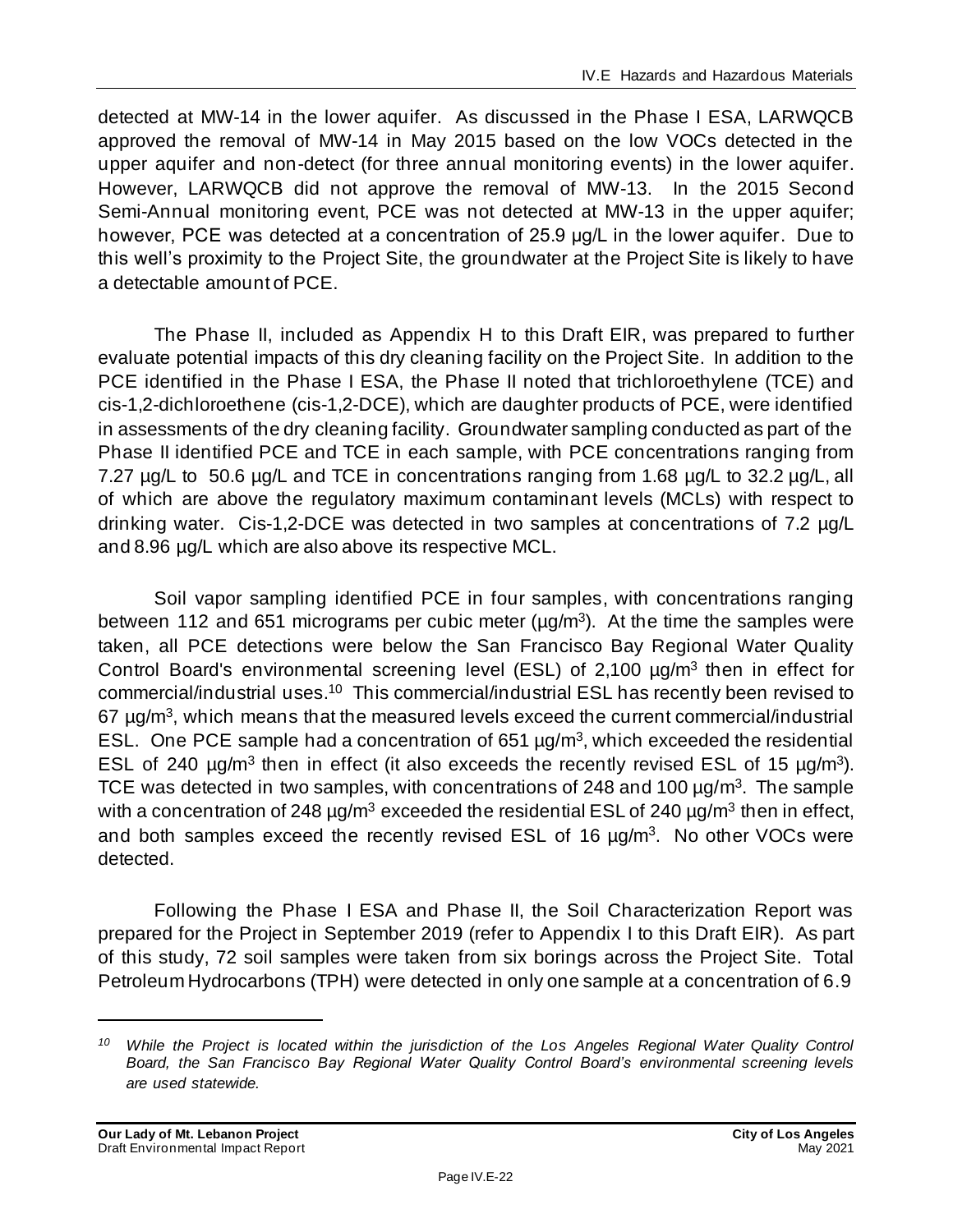milligrams per kilogram (mg/kg), which is below the ESL of 11,000 mg/kg. PCE and TCE were detected in only one sample at concentrations of 0.064 mg/kg and 0.018 mg/kg, which were below the corresponding ESLs of 0.59 mg/kg and 0.95 mg/kg. No Title 22 Metals were detected in any samples and arsenic was detected only in background concentrations not considered to be hazardous. Based on the results of the Soil Characterization Report, the soils are considered generally clean and can be disposed of at a Class III (non-hazardous) landfill.

#### *(ii) La Mirage Cleaners*

The La Mirage Cleaners property is located approximately 626 feet east-northeast of the Project Site at 8474 W. 3rd Street. The property, which was formerly a drycleaner, is listed in the RCRA-SQG, Facility Index System/Facility Registry System (FINDS), Enforcement and Compliance History Online (ECHO), and EMI databases.

As discussed in the Phase I ESA, the property was identified as a RCRA-SQG in 1991 and listed in the FINDS and ECHO databases; however, no violations were reported. The property was also identified on the EMI database for the total organic hydrocarbon gases emission of one ton in 1987 and 1990. However, that property is not subject to any pending environmental investigation or cleanup order. Moreover, it is not upgradient from the Project Site. For these reasons, the La Mirage Cleaners property does not represent a material risk to the Project Site.

# (3) Hazardous Materials Use and Storage

As discussed above, the Project Site is currently developed with the cathedral, rectory, social hall, office building, and surface parking lot. During the Project Site reconnaissance conducted on June 14, 2017, as part of the Phase I ESA, routine janitorial and maintenance supplies were observed in containers sized for commercial use and were properly stored with no signs of staining or leaking. Fryer oil was also observed in the kitchen area with no signs of staining or leaking. No RECs such as leaks, stains, spills, or distressed vegetation were observed on the Project Site and no significant quantities of hazardous materials are used or stored on the Project Site. Therefore, the Phase I ESA determined that the hazardous materials observed on-site were not expected to represent a significant environmental concern.

# (4) Hazardous Waste Generation, Handling, and Disposal

During the Project Site reconnaissance, no evidence of hazardous waste generation or petroleum products was observed.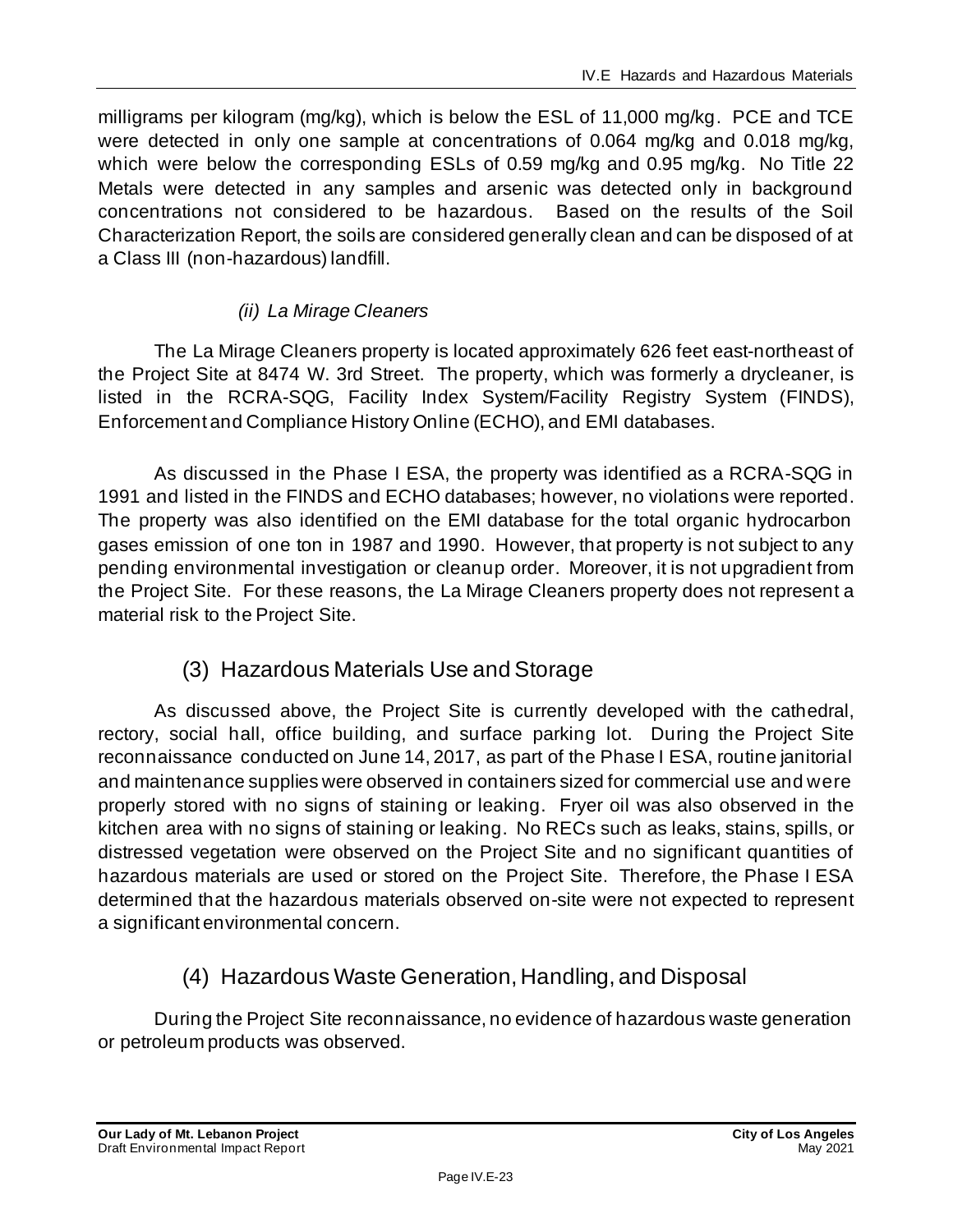# (5) Underground and Aboveground Storage Tanks

During the Project Site reconnaissance, no evidence of existing USTs or ASTs was observed on the Project Site.

# (6) Asbestos-Containing Materials

Asbestos is a naturally occurring mineral made up of microscopic fibers. Asbestos has unique qualities which include its strength, fire resistance, resistance to chemical corrosion, poor conduction of heat, noise, and electricity, and low cost. Asbestos was widely used in the building industry starting in the late 1800s and up until the late 1970s for a variety of uses, including acoustic and thermal insulation and fireproofing, and is often found in ceiling and floor tiles, linoleum, pipes, structural beams, and asphalt. Despite its useful qualities, asbestos becomes a hazard if the fibers separate and become airborne. Inhalation of airborne asbestos fibers could cause lung diseases. Any building, structure, surface asphalt driveway, or parking lot constructed prior to 1979 could contain asbestos or ACMs. The Interim ACM-LBP Survey included as Appendix J to this Draft EIR identified ACM in various locations throughout the existing buildings on the Project Site, which is consistent with the age of those buildings. An additional investigation for ACM was completed in November 2020 as part of the Supplemental ERM Survey included as Appendix M to this Draft EIR. As detailed therein, approximately 20 square feet of ACM was identified in the cathedral's roof structure.

# (7) Lead-Based Paint

Lead is a naturally occurring element and heavy metal that was widely used as a major ingredient in most interior and exterior oil-based paints prior to 1950. Lead compounds continued to be used as corrosion inhibitors, pigments, and drying agents from the early 1950s to 1972, when the Consumer Products Safety Commission specified limits on lead content in such products. While adults can be affected by excessive exposure to lead, the primary concern is the adverse health effects on children. The most common paths of lead exposure in humans are through ingestion and inhalation. LBP is of concern both as a source of exposure and as a major contributor to lead in interior dust and exterior soil. The Interim ACM-LBP Survey identified LBP in various locations within the existing buildings on the Project Site, which is consistent with the age of those buildings. An additional investigation for LBP was completed in November 2020 as part of the Supplemental ERM Survey included as Appendix M to this Draft EIR. As detailed therein, LBP was identified on a door and doorframe within the cathedral.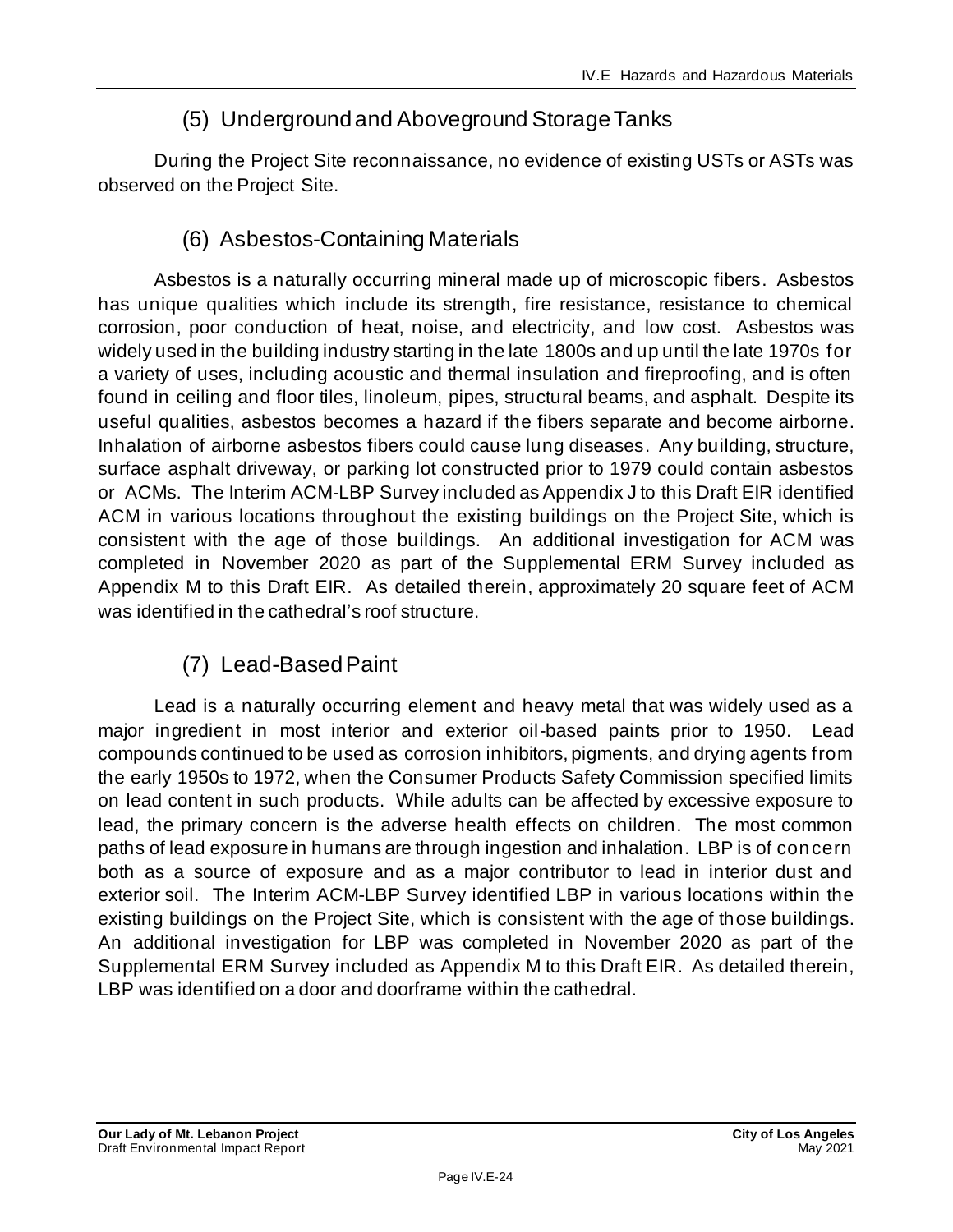# (8) Polychlorinated Biphenyls

Typical sources of PCBs include electrical transformer cooling oils, fluorescent light fixture ballasts, and hydraulic oil. In 1976, the USEPA banned the manufacture and sale of PCB-containing transformers. Prior to this date, transformers were frequently filled with a dielectric fluid containing PCB-laden oil. PCB-contaminated transformers known or assumed under the Toxic Substances Control Act to contain between 50 and 499 ppm of PCBs are also subject to USEPA regulations.<sup>11</sup> By 1985, the USEPA required that commercial property owners with transformers containing more than 500 ppm of PCBs must register the transformer with the local fire department, provide exterior labeling, and remove combustible materials within 5 meters (40 CFR 761.30: "Fire Rule").

During the Site reconnaissance, one hydraulic elevator was observed on the Project Site. Although minor leaking was observed, no drains in the elevator room and no cracks in the concrete flooring were observed. Therefore, the equipment is not expected to represent a significant environmental concern. No other potential PCB-containing equipment was observed on the Project Site during Site reconnaissance as part of the Phase I ESA. However, an additional investigation for PCBs was completed in November 2020 as part of the Supplemental ERM Survey included as Appendix M to this Draft EIR. As detailed therein, six light fixture ballasts were identified within the cathedral.

# (9) Oil Wells and Methane Gas

A review of the CalGEM Online Mapping System determined the Project Site is located within the limits of the San Vicente and Salt Lake Oil Fields<sup>12</sup> and identified an oil well approximately 200 feet northeast of the Project Site. According to the Online Mapping System, the well, formerly operated by Chevron USA Inc., is inactive and plugged.

The Project Site is also located within a City-designated Methane Zone. For properties within the Methane Zone, the LADBS, through Chapter 71 of the Los Angeles Building Code, requires that subsurface soil gas sampling be conducted prior to any development. A methane investigation was performed by Citadel on June 14, 2017, and the report is presented in a Methane Report included as Appendix K to this Draft EIR. The subsurface investigation identified methane concentrations up to 13,000 ppmv in the soil beneath the Project Site.

*<sup>11</sup> USEPA, Learn about Polychlorinated Biphenyls (PCBs), https://www.epa.gov/pcbs/learn-aboutpolychlorinated-biphenyls-pcbs, accessed April 12, 2021.*

*<sup>12</sup> CalGEM, Well Finder, https://maps.conservation.ca.gov/doggr/wellfinder/#/-118.37754/34.07246/19, accessed April 12, 2021.*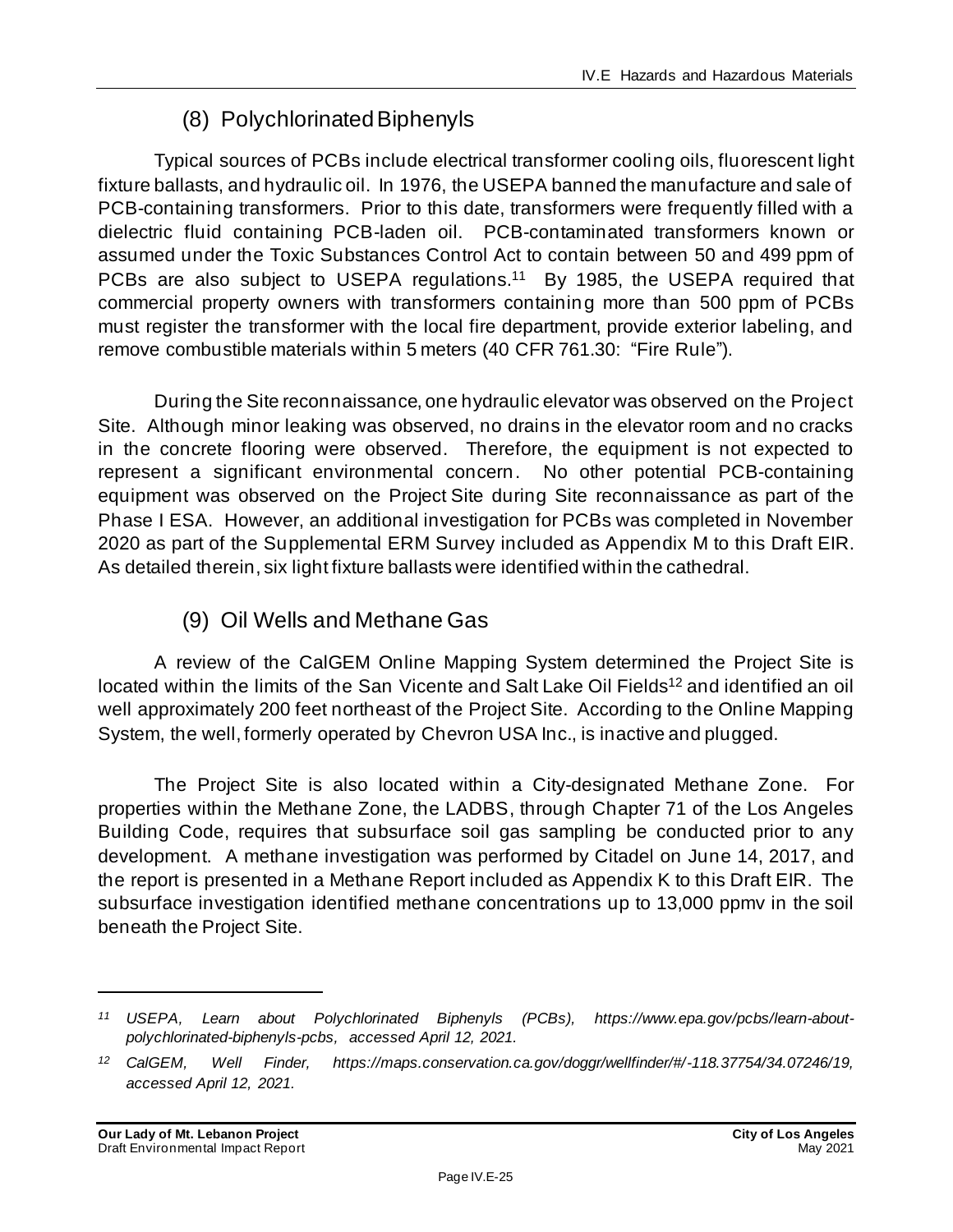# (10) Other Site Conditions

The Project Site is not located in an area designated by the USEPA as having a high potential for radon gas exposure. The Federal EPA Radon Zone for Los Angeles County is Zone 2, which indicates an average indoor concentration greater than or equal to 2.0 pCi/L of air and less than or equal to 4.0 pCi/L. In a survey, 38 tests were performed within the 90048 ZIP Code for the presence of radon. Of these, one test was found to contain radon in excess of 4.0 pCi/L. Site-specific radon values were not available and were not a part of the Phase I ESA.

# **3. Project Impacts**

# **a. Thresholds of Significance**

In accordance with Appendix G to the State CEQA Guidelines, the Project would have a significant impact related to hazards and hazardous materials if it would:

- *Threshold (a): Create a significant hazard to the public or the environment through the routine transport, use, or disposal of hazardous materials; or*
- *Threshold (b): Create a significant hazard to the public or the environment through reasonably foreseeable upset and accident conditions involving the release of hazardous materials into the environment; or*
- *Threshold (c): Emit hazardous emissions or handle hazardous or acutely hazardous materials, substances, or waste within 0.25 mile of an existing or proposed school; or*
- *Threshold (d): Be located on a site which is included on a list of hazardous materials sites compiled pursuant to Government Code Section 65962.5 and, as a result, would create a significant hazard to the public or the environment; or*
- *Threshold (e): For a project located within an airport land use plan or, where such a plan has not been adopted, within two miles of a public airport or public use airport, would the project result in a safety hazard or excessive noise for people residing or working in the project area; or*
- *Threshold (f): Impair implementation of, or physically interfere with, an adopted emergency response plan or emergency evacuation plan; or*
- *Threshold (g): Expose people or structures, either directly or indirectly, to a significant risk of loss, injury, or death involving wildland fires.*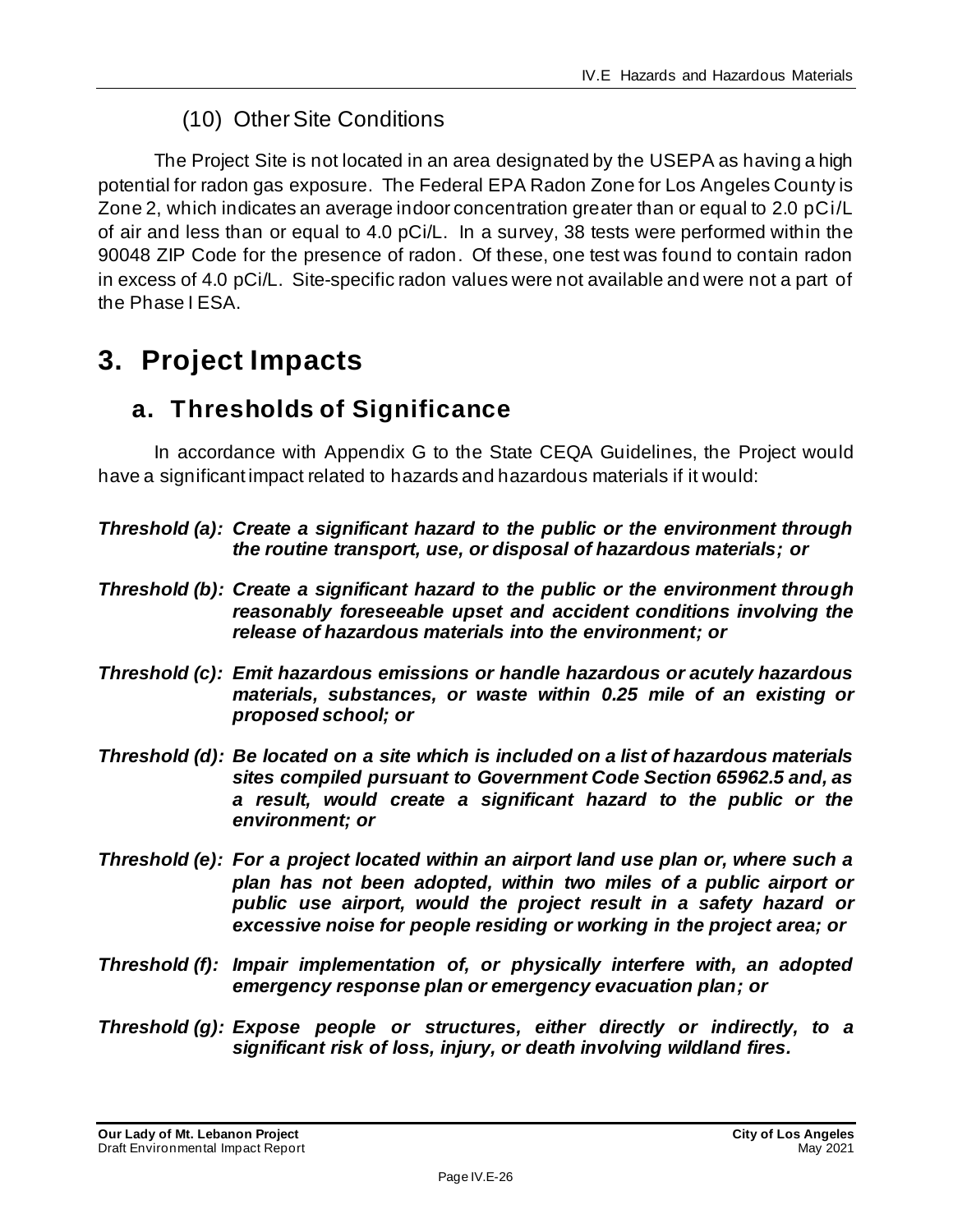For this analysis, the Appendix G Thresholds listed above are relied upon. The analysis utilizes factors and considerations identified in the City's 2006 L.A. CEQA Thresholds Guide, as appropriate, to assist in answering the Appendix G questions.

The L.A. CEQA Thresholds Guide identifies the following criteria to evaluate impacts associated with hazards and hazardous materials:

# (1) Risk of Upset/Emergency Preparedness

- Compliance with the regulatory framework;
- The probable frequency and severity of consequences to people or property as a result of a potential accidental release or explosion of a hazardous substance;
- The degree to which the project may require a new, or interfere with an existing, emergency response or evacuation plan, and the severity of the consequences; and
- The degree to which project design will reduce the frequency or severity of a potential accidental release or explosion of a hazardous substance.

(2) Human Health Hazards

- Compliance with the regulatory framework for the health hazard;
- The probable frequency and severity of consequences to people from exposure to the health hazard; and
- The degree to which project design would reduce the frequency of exposure or severity of consequences of exposure to the health hazard.

# **b. Methodology**

To evaluate potential impacts relative to hazards and hazardous materials, the Phase I ESA was prepared for the Project Site in accordance with the requirements of *ASTM Practice E1527-13 Standard Practice for Environmental Site Assessments: Phase I Environmental Site Assessment Process* (ASTM Standard E1527-13).<sup>13</sup> The analysis of

*<sup>13</sup> This publication by the American Society for Testing and Materials (ASTM) defines good commercial and customary practice in the United States of America for conducting an environmental site assessment of a parcel of commercial real estate with respect to the range of contaminants within the scope of CERCLA (42 U.S.C. §9601) and petroleum products.*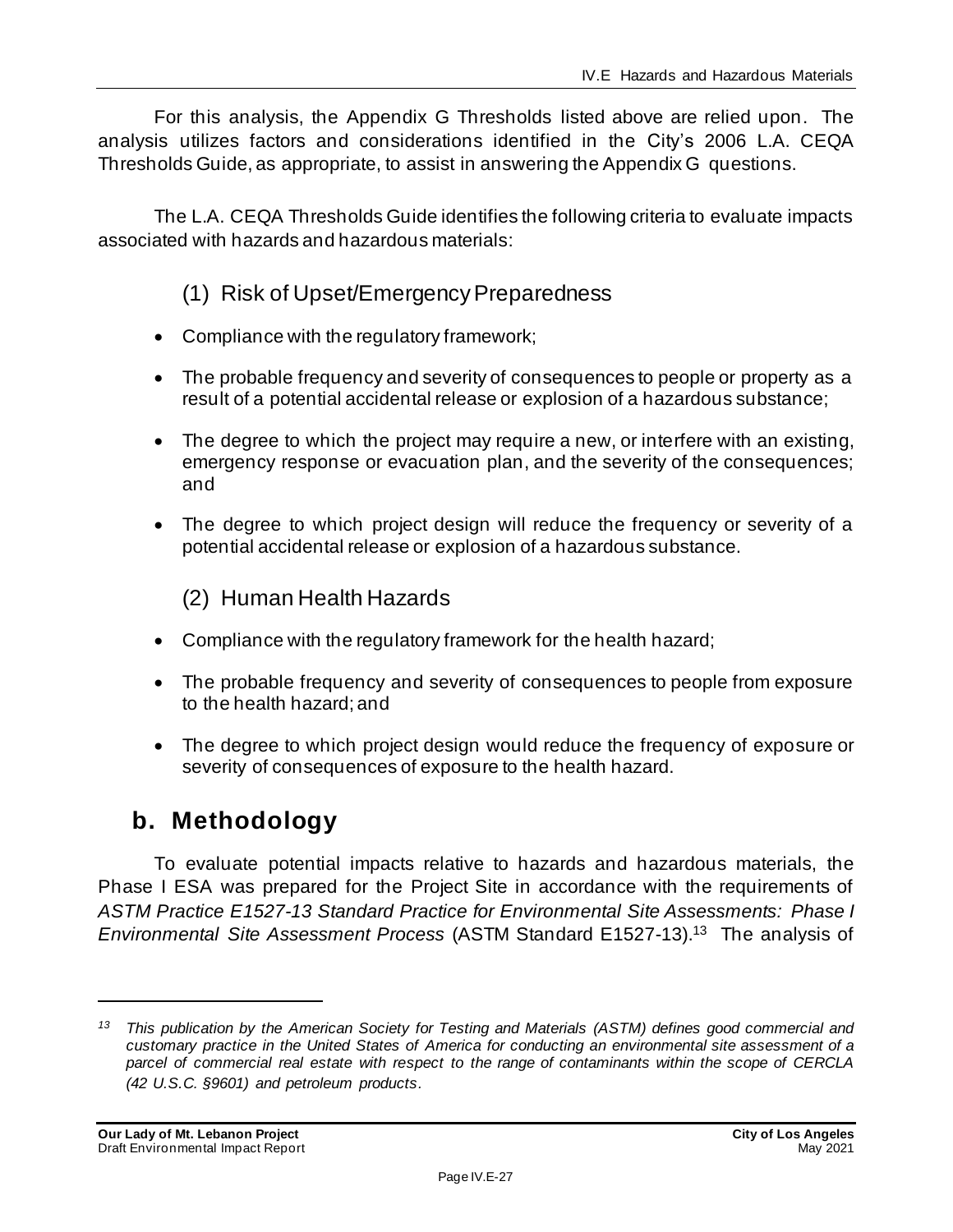the potential impacts regarding hazards and hazardous material was based on the following:

- Visual inspection of the entire Project Site with special attention given to any hazardous materials storage and handling, distressed vegetation, and stains that could indicate contamination;
	- Survey of the surrounding area to determine if other potential contaminated sites exist that could environmentally impact the Project Site;
	- Observation of Project Site and area drainage patterns for potential contamination migration pathways;
- Interviews with persons familiar with Project Site usage;<sup>14</sup>
- Review of historical sources of the Project Site and regulatory agency records for the Project Site and surrounding sites;
- Review of current Project Site geotechnical and methane reports; and
- Review of previous environmental reports prepared for the Project Site and adjacent parcels.

In addition, the Phase II, Soil Characterization Report, Interim ACM-LBP Survey, Methane Report, SMP, and Supplemental ERM Survey were reviewed and the recommendations provided therein were incorporated in this analysis. The Phase I ESA, Phase II, Soil Characterization Report, Interim ACM-LBP Survey, Methane Report, SMP, and Supplemental ERM Survey are included as Appendices G, H, I, K, L, M, and N to this Draft EIR, respectively.

# **c. Project Design Features**

No project design features are proposed with respect to hazards and hazardous materials.

# **d. Analysis of Project Impacts**

#### *Threshold (a): Would the Project create a significant hazard to the public or the environment through the routine transport, use, or disposal of hazardous materials?*

*<sup>14</sup> As part of the Phase I ESA, Citadel conducted an interview with Father Elias Sleiman, a representative of the Project Site owner, on June 14, 2017.*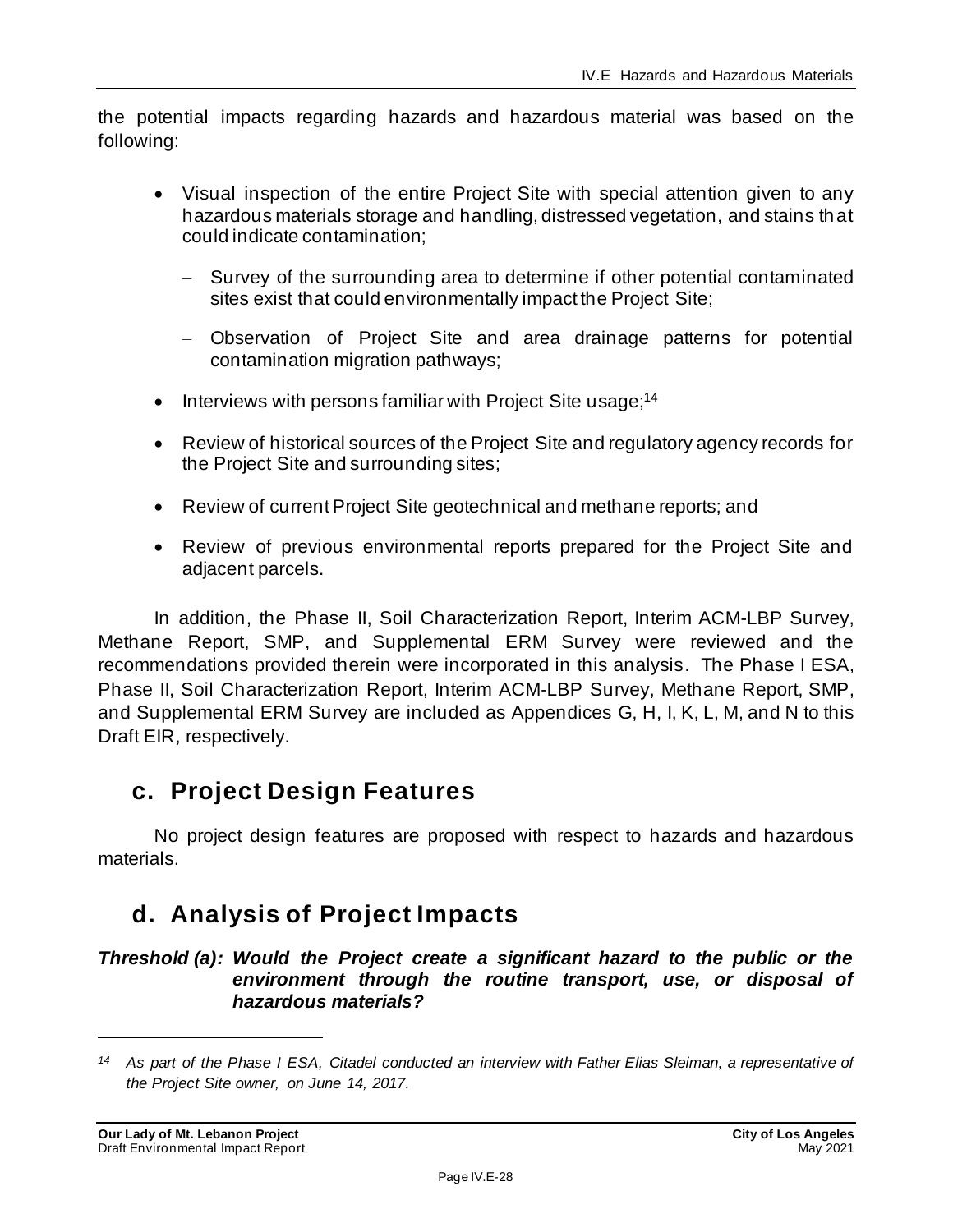As evaluated in the Initial Study prepared for the Project, included in Appendix A to this Draft EIR, the Project would not involve the routine transport of hazardous materials to and from the Project Site during construction. Additionally, operation of the Project would involve the routine use of small quantities of potentially hazardous materials typical of those used in residential and church uses, including cleaning products, paints, and those used for maintenance of landscaping and pools. All hazardous materials used on the Project Site would be used, stored, and disposed of in accordance with all applicable federal, state, and local requirements. **Therefore, as determined in the Initial Study, the Project's impact with respect to Threshold (a) would be less than significant.**

#### *Threshold (b): Would the Project create a significant hazard to the public or the environment through reasonably foreseeable upset and accident conditions involving the release of hazardous materials into the environment?*

- (1) Impact Analysis
	- *(a) Construction*
		- *(i) Hazardous Waste Generation, Handling, and Disposal*

As discussed above, during demolition, deconstruction, excavation, on-site gradin g, and building construction, hazardous materials such as fuel and oils associated with construction equipment, as well as coatings, paints, adhesives, and caustic or acidic cleaners, could be used, and therefore, would require proper handling and management and, in some cases, disposal. The use, handling, storage, and disposal of these materials could increase the opportunity for hazardous materials releases and, subsequently, the exposure of people and the environment to hazardous materials. However, as previously discussed, all potentially hazardous materials used during construction of the Project would be used and disposed of in accordance with manufacturers' specifications and instructions, thereby reducing the risk of hazardous materials use. In addition, as described in the Regulatory Framework subsection above, there are regulations aimed at establishing specific guidelines regarding risk planning and accident prevention, protection from exposure to specific chemicals, and the proper storage of hazardous materials. The Project would be in full compliance with all applicable federal, State, and local requirements concerning the use, storage, and management of hazardous materials. Consequently, Project construction activities would not create a significant hazard to the public or the environment through reasonably foreseeable upset and accident conditions involving the release of potentially hazardous materials used during construction.

As also discussed above, the Phase II identified concentrations of PCE, TCE, and cis-1,2-DCE in groundwater samples beneath the Project Site that exceed the identified MCLs. However, the development of the Project would not exacerbate the potential impact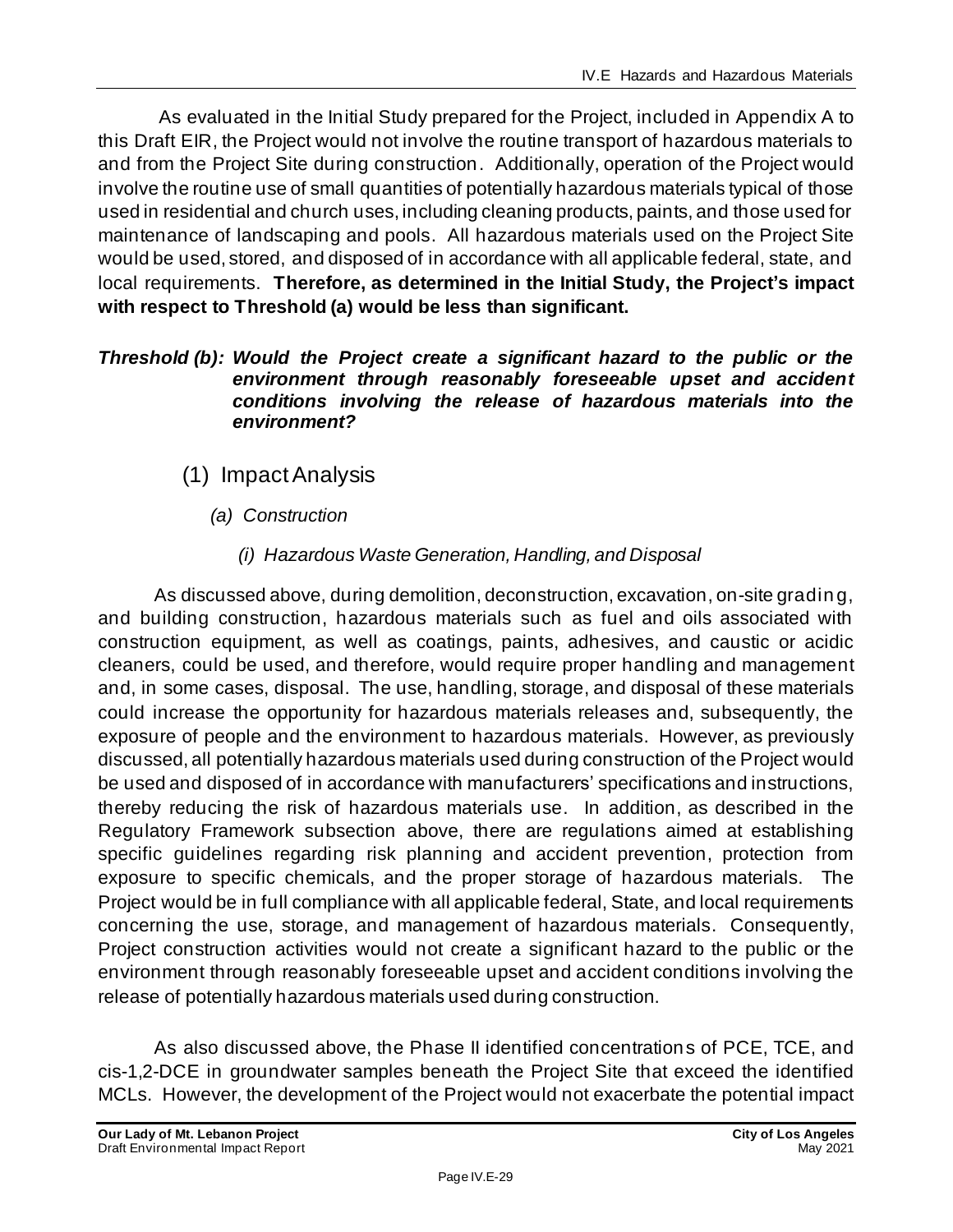of this existing groundwater contamination on construction workers or the public. The MCLs identified in the Phase II are drinking water standards, and neither construction workers nor the public would drink any exposed groundwater during the construction process.

Similarly, the Phase II identified concentrations of PCE and TCE in soil vapor samples beneath the Project Site that exceed the identified ESLs. However, the development of the Project would not exacerbate the potential impact of this existing soil vapor contamination on construction workers or the public, for several reasons. First, the soil vapor concentrations are low in relation to the ambient air. Second, the risk from the measured concentrations is very low because the ESLs are based on health risk assessments that assume 40 hours of exposure per week for a period of 30 years. Here, the duration of the Project's grading phase would only be approximately six months. Third, the identified soil vapor concentrations were measured directly from the soil, but any vapor would be significantly diluted once exposed to the ambient air and enters the breathing space of the typical construction worker.

As also previously discussed, the Soil Characterization Report did not identify any soil contaminants above ESLs, and determined the soil was generally clean and could be disposed of at a Class III landfill.

 Nevertheless, in accordance with the recommendation of the Phase II, the SMP was prepared to address the following: describe specific soil handling controls required to comply with local, state, and federal overseeing agencies; prevent unacceptable exposure to contaminated soil; and prevent the improper disposal of contaminated soil. The SMP applies to soil-disturbing activities at the Project Site, including excavation, grading, trenching, utility installation or repair, and any other human activities that could potentially bring contaminated soil to the surface. The SMP requires the preparation of a site-specific health and safety plan, stormwater pollution prevention plan, temporary fencing and signage, and site security to restrict access to the Project Site by anyone other than work personnel. The SMP also includes procedures to follow in the event contaminated soils or unknown subsurface structures are encountered during construction, as well as air monitoring and soil sampling procedures to detect VOCs. Specifically, the SMP includes detailed soil management procedures for the handling, storage, monitoring, transportation, and ultimate disposal of any contaminated soils encountered during construction.

**Based on the foregoing discussion, the construction of the Project would not exacerbate the potential impact of the existing groundwater, soil and soil vapor contamination on construction workers or the public, and therefore would not create a significant hazard to the public or the environment through reasonably foreseeable upset and accident conditions involving the release of hazardous materials into the environment. Moreover, any potential impact of existing contaminated soil or soil**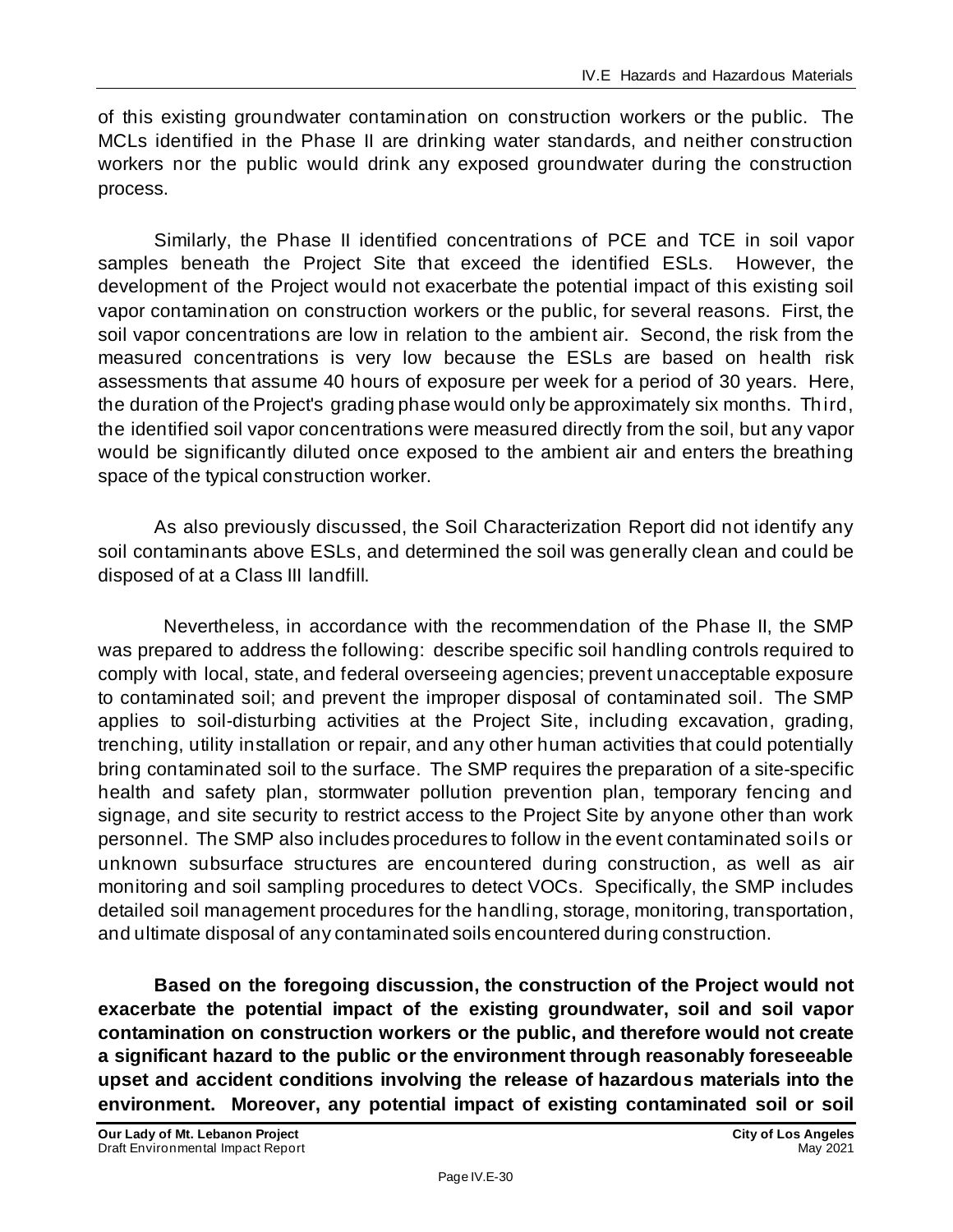**vapors on construction workers or the public during project construction would be further reduced with the implementation of the SMP. Therefore, the Project's impact associated with hazardous waste generation, handling, and disposal during construction would be less than significant.**

# *(ii) Underground and Aboveground Storage Tanks*

According to the Phase I ESA, no evidence of existing USTs or ASTs was observed on the Project Site. In the unlikely event that USTs, underground facilities, buried debris, waste drums, tanks, and stained or odorous soils are found within the Project Site, suspect materials would be removed in accordance with all applicable federal, state, and local regulations. In addition, compliance with applicable permitting, notification, and worker safety regulations and programs, as well as the recommendations included in the SMP, would ensure construction worker safety at and near sites with potential contamination in the unlikely event that a UST or AST is discovered on or in proximity to the Project Site that caused such contamination. Adherence to these regulations and programs would effectively avoid worker exposure to hazardous materials that may be encountered on-site during construction activities. **Therefore, the Project would not create a significant hazard to the public or the environment through reasonably foreseeable upset and accident conditions involving USTs, ASTs, or other buried materials. Therefore, the Project's impact related to the potential removal of USTs, ASTs, and other buried materials during construction would be less than significant.**

# *(iii) Asbestos-Containing Materials*

As discussed above, the Interim ACM-LBP Survey and Supplemental ERM Survey identified ACM in various locations throughout the Project Site. Thus, in accordance with SCAQMD Rule 1403, the Project Applicant would be required to conduct a comprehensive asbestos survey prior to demolition, subject to approval by LADBS. All identified ACM and suspect materials would be removed by a certified asbestos abatement contractor in accordance with applicable regulations. With compliance with relevant regulations and requirements, Project construction activities would not expose people to a substantial risk resulting from the release of asbestos fibers into the environment. **As such, the Project would not create a significant hazard to the public or the environment through reasonably foreseeable upset and accident conditions involving ACMs. Therefore, the Project's impact related to the removal of ACMs during demolition would be less than significant.**

## *(iv) Lead-Based Paint*

As discussed above, the Interim ACM-LBP Survey and Supplemental ERM Survey identified LBP in various locations throughout the Project Site. All identified and suspect LBP would be removed in accordance with procedural requirements and regulations for the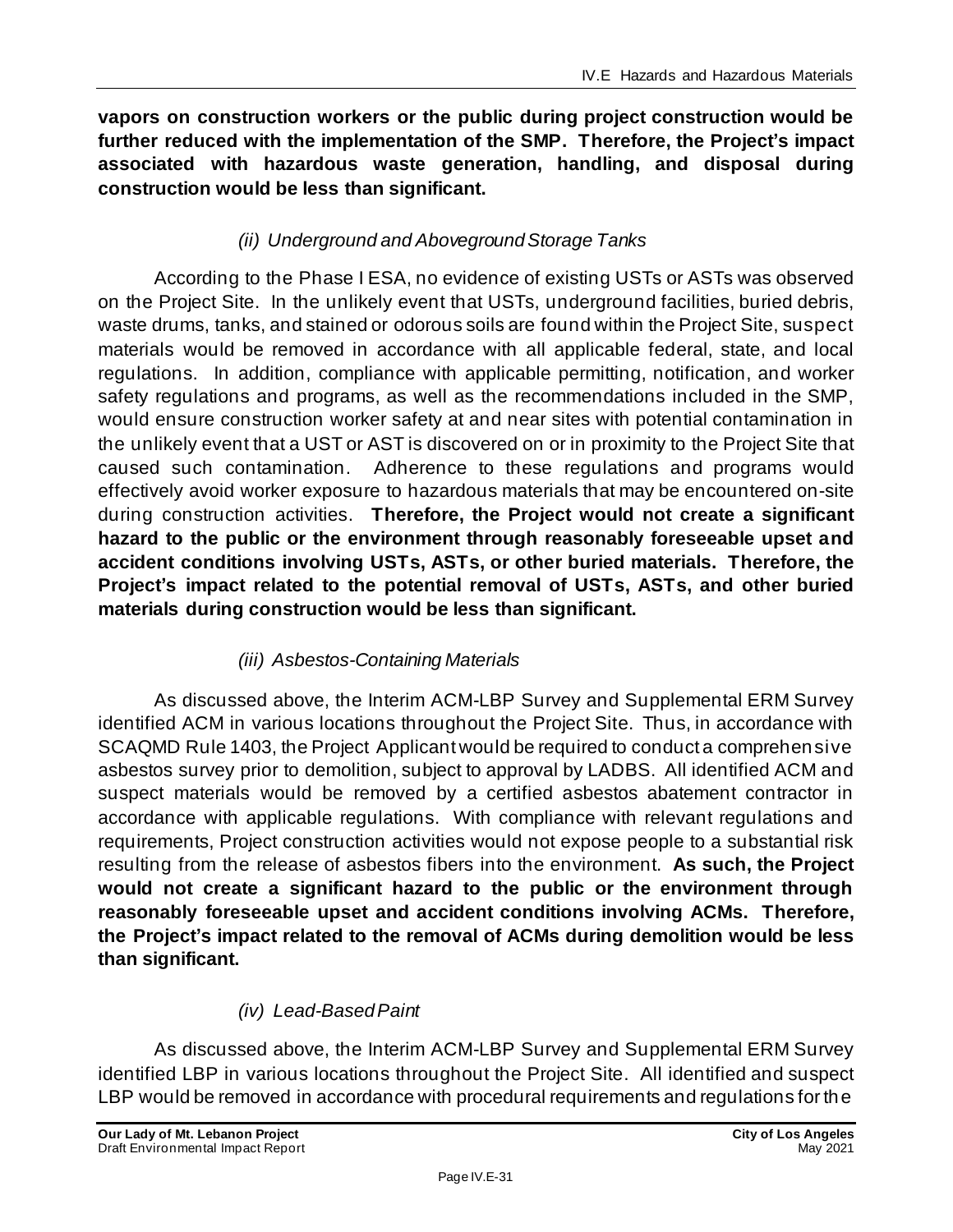proper removal and disposal of LBP prior to demolition activities. Examples of procedural requirements include the use of respiratory protection devices while handling leadcontaining materials, containment of lead or materials containing lead on the Project Site or at locations where construction activities are performed, and certification of all consultants and contractors conducting activities involving LBP or lead hazards. With compliance with relevant regulations and requirements, Project construction activities would not expose people to a substantial risk resulting from the release of LBP into the environment. **As such, the Project would not create a significant hazard to the public or the environment through reasonably foreseeable upset and accident conditions involving LBPs. Therefore, the Project's impact related to the removal of LBP during demolition would be less than significant.**

# *(v) Polychlorinated Biphenyls*

As discussed above, during the Project Site reconnaissance, one hydraulic elevator was observed on-site; however, no drains in the elevator room and no cracks in the concrete flooring were observed. Therefore, the equipment observed is unlikely to represent a significant environmental concern. Potentially PCB-containing light ballasts were also identified within the cathedral as part of the Supplemental ERM Survey. Suspected PCB-containing materials would be removed in accordance with all applicable federal, state, and local regulations. **As such, the Project would not create a significant hazard to the public or the environment through reasonably foreseeable upset and accident conditions involving PCBs. Therefore, the Project's impact related to the removal of PCBs during demolition would be less than significant.**

## *(vi) Oil Wells and Methane Gas*

#### Oil Wells

As noted above, the Project Site is located within the limits of the San Vicente and Salt Lake Oil Fields and one oil well, formerly operated by Chevron USA Inc., is located approximately 200 feet northeast of the Project Site. However, as discussed in the Phase I ESA, the oil well is inactive and plugged. In the unlikely event that previously unidentified wells are encountered during construction of the Project, an accidental release could occur, or contaminated soil could be uncovered. **However, adherence to all applicable federal, State, and local regulations and requirements, as well as implementation of the SMP, would ensure that the Project would not create a significant hazard to the public or the environment through reasonably foreseeable upset and accident conditions involving oil wells. The Project's impact associated with previously unidentified oil wells or oil production facilities would be less than significant.**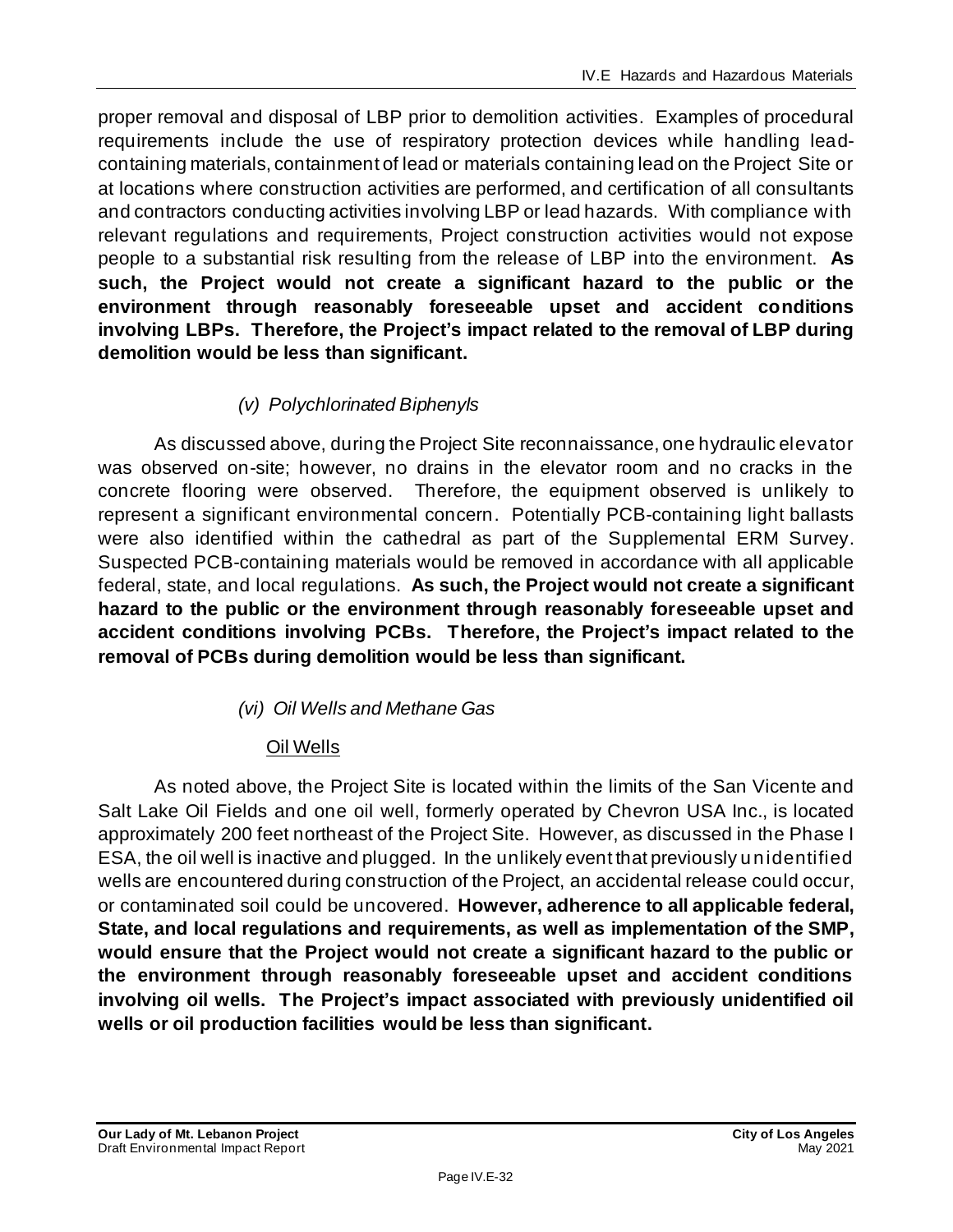#### Methane Gas

As discussed above, the Project Site is located within a City-designated Methane Zone as defined by the LADBS. As evaluated in the Methane Report prepared for the Project, included in Appendix K to this Draft EIR, methane was detected in concentrations up to 13,000 ppmv beneath the Project Site. However, a temporary dewatering system would be in place during construction, which would remove groundwater containing methane from the work area. In addition, adherence to construction safety measures, including, but not limited to, the preparation of a health and safety plan, distribution and use of personal protective equipment, maintaining good housekeeping on-site at all times, and holding routine safety meetings, as well as compliance with California Occupational Safety and Health Act safety requirements, would serve to reduce the risk in the event that elevated levels of these soil gases are encountered during grading and construction. **As such, with compliance with existing regulations, the Project would not create a significant hazard to the public or the environment through reasonably foreseeable upset and accident conditions involving methane gas, and the Project's impact associated with methane gas and hydrogen sulfide would be less than significant.**

#### *(b) Operation*

## *(i) Hazardous Waste Generation, Handling, and Disposal*

While none of the proposed uses would generate material quantities of hazardous materials, buildout of the Project would result in an increase in the use of potentially hazardous materials including those used for building and ground maintenance, cleaning solvents, household chemicals, and pesticides for landscaping because of the increase in development. As stated previously, activities involving the handling and disposal of hazardous wastes would occur in compliance with all applicable federal, state, and local requirements concerning the handling and disposal of hazardous waste.

As discussed above, the Phase II identified concentrations of PCE, TCE, and cis-1,2-DCE in groundwater samples beneath the Project Site that exceed the identified MCLs. However, the development of the Project would not exacerbate the potential impact of this existing groundwater contamination on future residents. The MCLs identified in the Phase II are drinking water standards, and future residents would not be exposed to or drink the groundwater.

Similarly, the Phase II identified concentrations of PCE and TCE in soil vapor samples beneath the Project Site that exceed the identified ESLs. However, the development of the Project would not exacerbate the potential impact of this existing soil vapor contamination on future residents. Moreover, as explained in the methane discussion below, the proposed mat foundation and retaining walls for the subterranean parking structure would be designed and waterproofed for an undrained condition that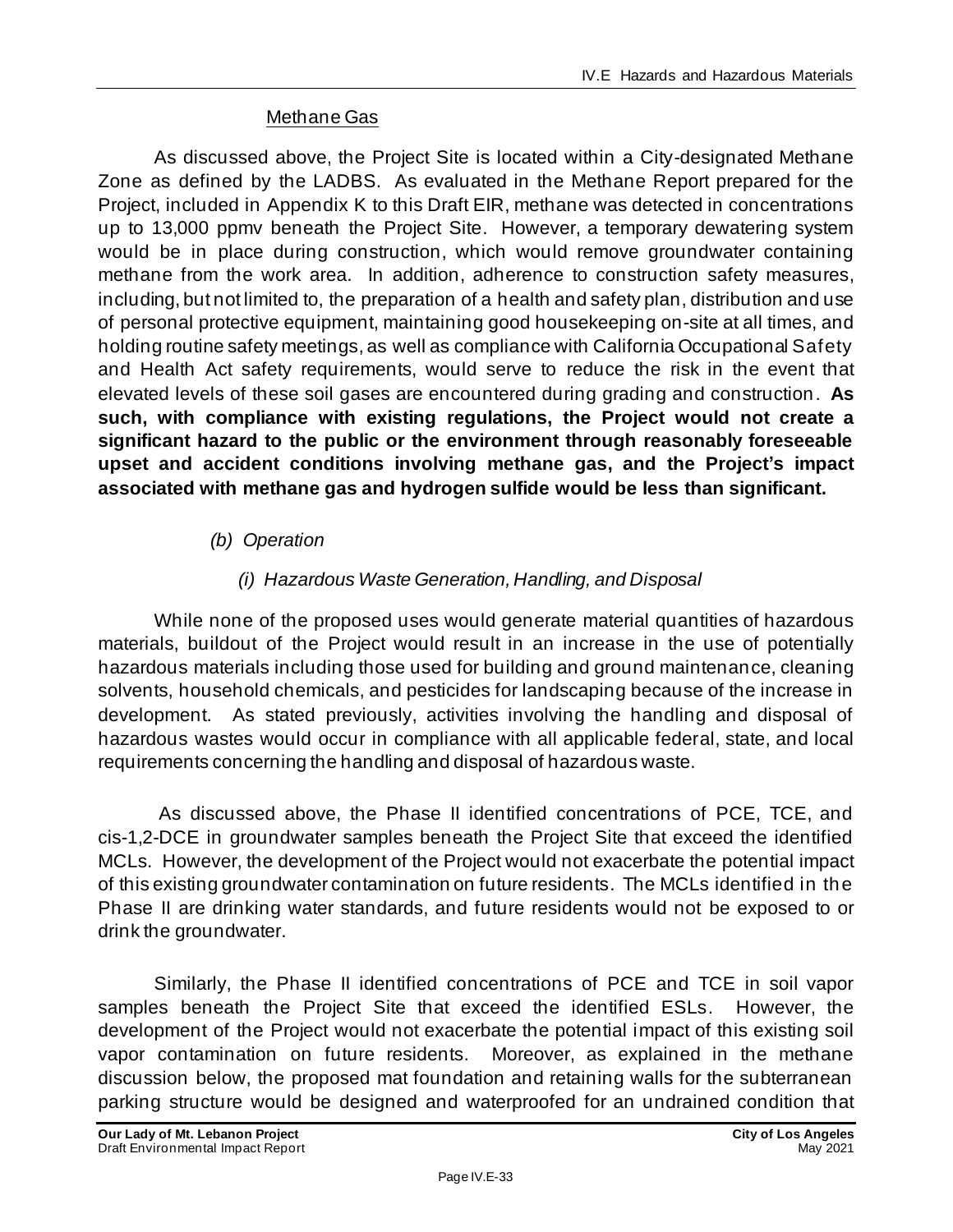would withstand hydrostatic forces and thereby prevent methane intrusion. This methane barrier would be equally effective in preventing the intrusion of PCE/TCE vapors.

**As such, the operation of the Project would not exacerbate the potential impact of the existing groundwater, soil and soil vapor contamination on future residents, and therefore would not create a significant hazard to the public or the environment through reasonably foreseeable upset and accident conditions involving the release of hazardous materials into the environment. Therefore, the Project's impact associated with hazardous waste generation, handling, and disposal during operation of the Project would be less than significant.**

# *(ii) Underground and Aboveground Storage Tanks*

Development of the Project includes residential and institutional uses. The Project does not include the installation of USTs or ASTs. **As such, operation of the Project would not create a significant hazard to the public or the environment through reasonably foreseeable upset and accident conditions involving USTs and ASTs. Therefore, the Project's impact associated with underground and aboveground storage tanks during operation of the Project would be less than significant.**

# *(iii) Asbestos-Containing Materials*

Development of the Project would include the use of commercially-sold construction materials that would not include asbestos or ACMs. Project operation is, therefore, not anticipated to increase the occurrence of friable asbestos or ACMs at the Project Site. **As such, operation of the Project would not create a significant hazard to the public or the environment through reasonably foreseeable upset and accident conditions involving ACMs. Therefore, no impact associated with asbestos or ACMs during operation of the Project would occur.**

## *(iv) Lead-Based Paint*

Development of the Project would include the use of commercially-sold construction materials that would not include LBP. Project operation is, therefore, not anticipated to increase the occurrence of LBP at the Project Site. Operation of the Project would not expose people to LBP as no LBPs would be used. **As such, the Project would not create a significant hazard to the public or the environment through reasonably foreseeable upset and accident conditions involving LBPs. Therefore, no impact associated with LBP during operation of the Project would occur.**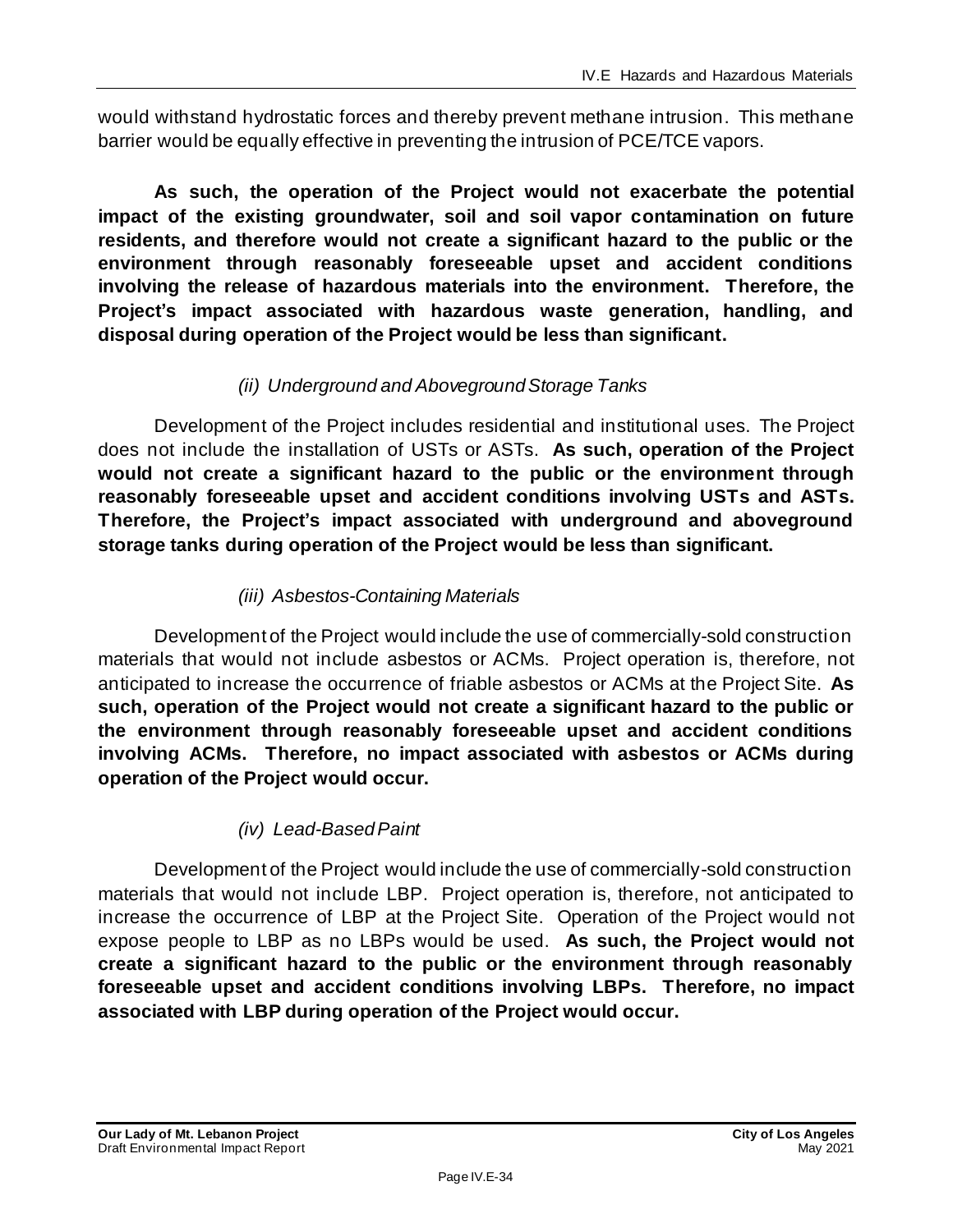# *(v) Polychlorinated Biphenyls (PCBs)*

In accordance with existing regulations which ban the manufacture of PCBs, the new electrical systems to be installed as part of the Project would not contain PCBs. Therefore, during operation of the Project, maintenance of such electrical systems would not expose people to PCBs and operation of the Project would not expose people to any risk resulting from the release of PCBs in the environment. **As such, the Project would not create a significant hazard to the public or the environment through reasonably foreseeable upset and accident conditions involving PCBs. Therefore, no impact related to PCBs during Project operation would occur.**

#### *(vi) Oil Wells and Methane Gas*

#### Oil Wells

As previously discussed, the Project Site is located within the limits of the San Vicente and Salt Lake Oil Fields; however, the Project does not include the creation of new oil wells. **As such, operation of the Project would not create a significant hazard to the public or the environment through reasonably foreseeable upset and accident conditions involving oil wells. Therefore, no impact associated with oil wells during operation would occur.**

#### Methane Gas

All new buildings and paved areas located within a Methane Zone would comply with the City's methane mitigation requirements (LAMC Section 91.7104). Specifically, the Methane Report identified methane beneath the Project Site in concentrations up to 13,000 ppmv. Based on the City's Methane Mitigation Requirements, the Project Site is considered to be Design Level V. As set forth in the Geotechnical Report for the Project (Appendix IS-3 to the Initial Study), which is included as in Appendix A to this Draft EIR, the project geologist has proposed an alternative methane mitigation system designed by an architect, engineer or geologist that is equivalent to providing a permanent dewatering system and related mitigation as described in the City's methane mitigation requirements (LAMC Section 91.7104). Specifically, the project geologist has determined that the proposed mat foundation and retaining walls for the subterranean parking structure would be designed and waterproofed for an undrained condition that would withstand hydrostatic forces and thereby prevent methane intrusion. **As the permitting process would ensure that Project would comply with the City's methane mitigation requirements, the Project would not create a significant hazard to the public or the environment through reasonably foreseeable upset and accident conditions involving methane gas. Therefore, the Project's impact associated with the release of methane gas during operation would be less than significant.**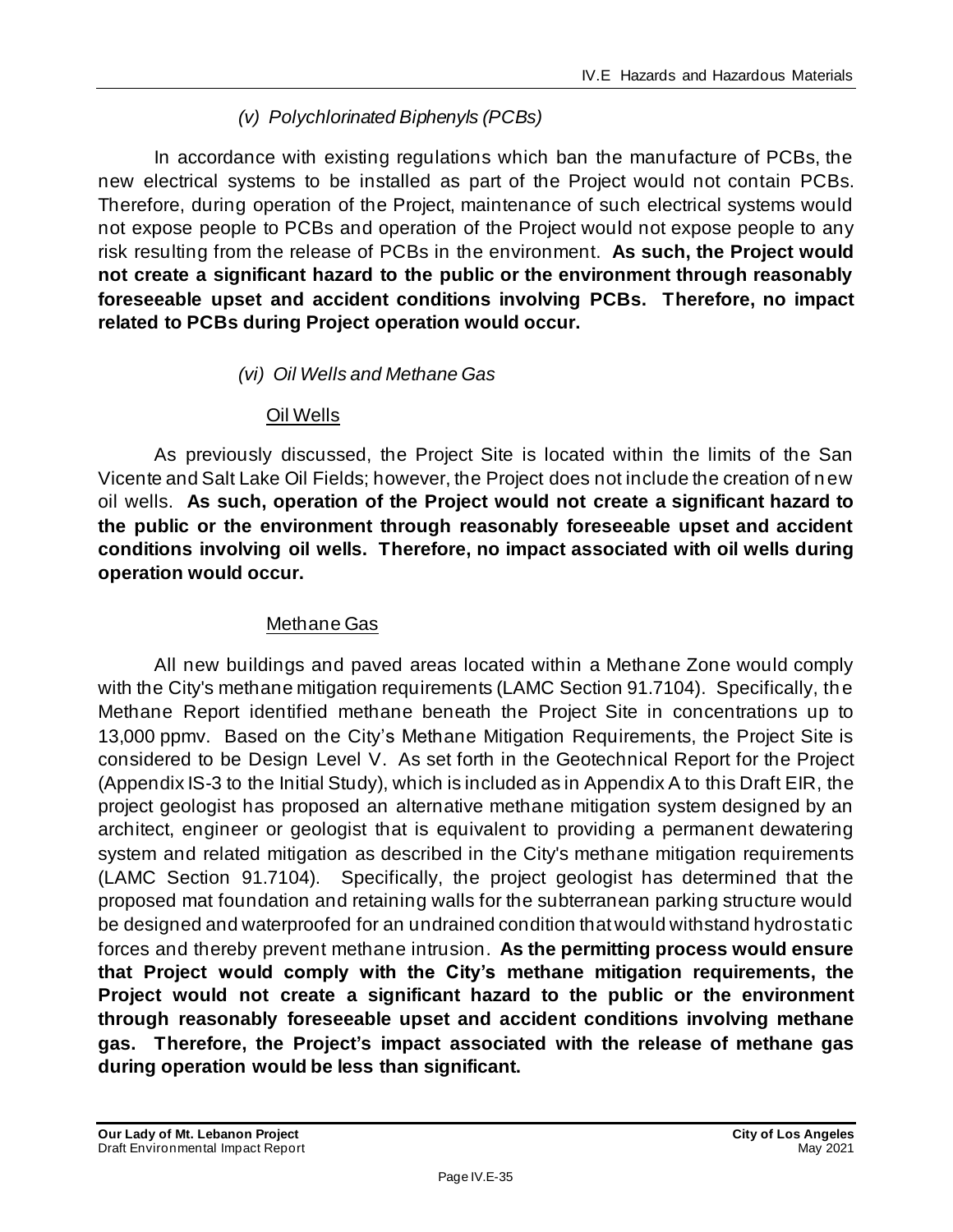# (2) Mitigation Measures

Project-level impacts with regard to the release of hazardous materials into the environment would be less than significant. Therefore, no mitigation measures are required.

# (3) Level of Significance After Mitigation

Project-level impacts related to the release of hazardous materials into the environment were determined to be less than significant without mitigation. Therefore, no mitigation measures were required or included, and the impact level remains less than significant.

#### *Threshold (c): Would the Project emit hazardous emissions or handle hazardous or acutely hazardous materials, substances, or waste within one-quarter mile of an existing or proposed school?*

As evaluated in the Initial Study prepared for the Project, there are no schools within one-quarter mile of the Project Site. Additionally, the handling and disposal of hazardous materials and wastes would occur in compliance with applicable federal, state, and local regulations. **Therefore, as determined in the Initial Study, impacts with respect to Threshold (c) would be less than significant.**

#### *Threshold (d): Is the Project located on a site which is included on a list of hazardous materials sites compiled pursuant to Government Code Section 65962.5 and, as a result, would create a significant hazard to the public or the environment?*

As evaluated in the Initial Study prepared for this Project, the Project Site is listed on the EDR Hist Auto database based on the Project's identification as a former automotive repair shop in 1999 and a historic gas station between 2001 and 2003. However, that is incorrect because the Project Site has been used exclusively for church purposes since the late 1930s. The listing is an error and does not represent the Project Site. **Therefore, as determined in the Initial Study, impacts with respect to Threshold (d) would be less than significant.**

#### *Threshold (e): For a Project located within an airport land use plan or, where such a plan has not been adopted, within two miles of a public airport or public use airport, would the project result in a safety hazard or excessive noise for people residing or working in the project area?*

As evaluated in the Initial Study prepared for this Project, the Project Site is not located within an airport land use plan or within two miles of an airport. The closest airports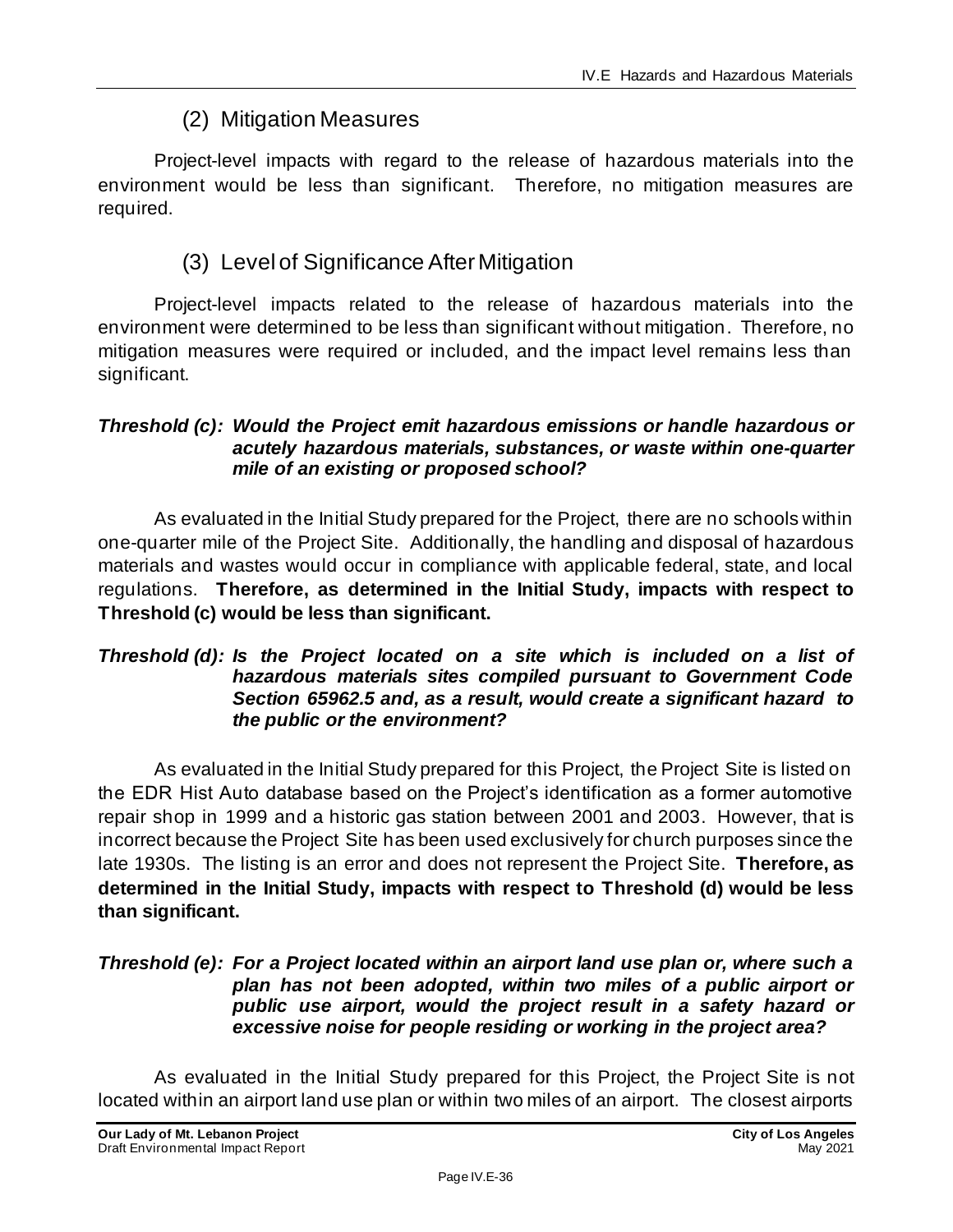to the Project Site are Santa Monica Municipal Airport, located approximately 7.4 miles southwest of the Project Site and Los Angeles International Airport, located approximately 9.5 miles south of the Project Site. Given the distance between the Project Site and the nearest airports, the Project would not have the potential to result in a safety hazard or excessive noise for people residing or working in the area of the Project Site. **Therefore, no impact with respect to Threshold (e) would occur.**

## *Threshold (f): Would the Project impair implementation of or physically interfere with an adopted emergency response plan or emergency evacuation plan?*

As evaluated in the Initial Study prepared for this Project, no streets directly adjacent to the Project Site are designated disaster routes, with the nearest designated disaster route being La Cienega Boulevard located approximately 0.2 miles east of the Project Site. The Project does not require the permanent closure of any local public streets, and vehicular access to the Project Site would be provided from the publicly-accessible alley that abuts the Project Site to the north, as well as a drop-off area along Burton Way. **Therefore, the Project's impact with respect to Threshold (f) would be less than significant.**

## *Threshold (g): Would the Project expose people or structures, either directly or indirectly, to a significant risk of loss, injury or death involving wildland fires?*

As discussed in Section VI, Other CEQA Considerations, of this Draft EIR, and evaluated in the Initial Study prepared for this Project, the Project Site is not located within a City-designated Very High Fire Hazard Severity Zone, nor is it located within a City-designated fire buffer zone. Additionally, the proposed uses would not create a fire hazard that has the potential to exacerbate the current environmental condition relative to wildfires. **Therefore, no impact with respect to Threshold (g) would occur.**

# **e. Cumulative Impacts**

# (1) Impact Analysis

As indicated in Section III, Environmental Setting, of this Draft EIR, there are 44 related projects in the vicinity of the Project Site. Development of the Project in combination with the related projects has the potential to increase the risk for an accidental release of hazardous materials. However, each of the related projects would require evaluation for potential threats to public safety, including those associated with the use, storage, and/or disposal of hazardous materials, ACMs, LBP, PCBs, and oil and gas and would be required to comply with all applicable local, state, and federal laws, rules and